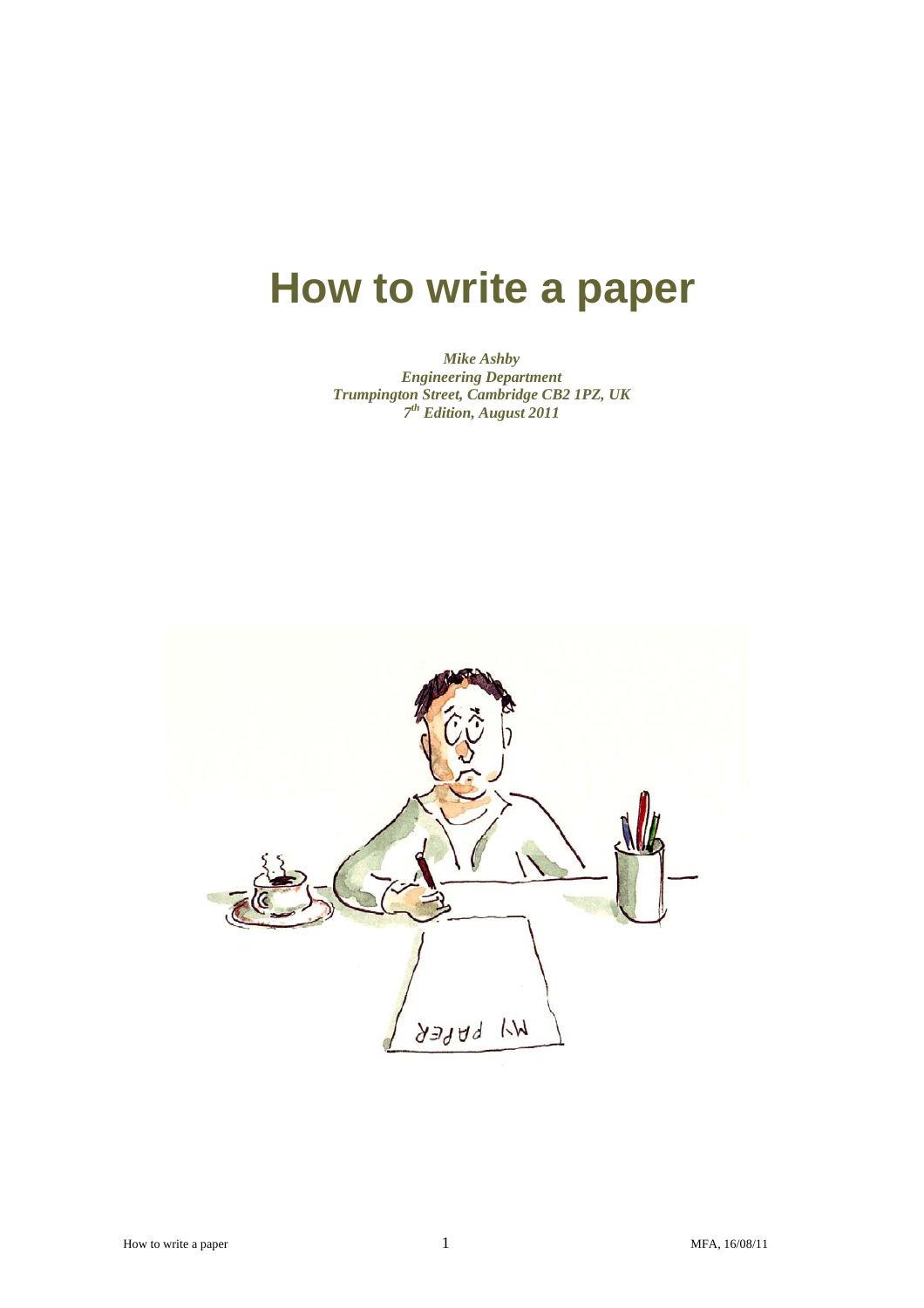# **How to write a paper**

*Mike Ashby, Engineering Department, University of Cambridge, Cambridge CB2 1PZ, UK 7th edition, August 2011* 

This brief manual gives guidance in writing a paper about your research. Most of the advice applies equally to your thesis or to writing a research proposal. The content of the paper reflects the kind of work you have done: experimental, theoretical, computational. I have used, as a model, a typical Materials project: one combining experiment with modeling and computation to explain some aspect of material behavior.

 Sections 1 to 8 give guidelines for clear writing with brief examples. The Appendix contains longer examples of effective and ineffective writing. The manual is prescriptive – it has to be, if it is to be short. It is designed to help those struggling with their first paper, or those who have written several but find it difficult. Certain sections may seem to you to be elementary; they are there because, to others, they are not. Section 8, on Style, is open-ended, the starting point for more exciting things.

# **Contents**

| 1                       | <b>The Design</b>                                       |   | p2             |
|-------------------------|---------------------------------------------------------|---|----------------|
| $\overline{2}$          | The Market – Who are your readers?                      |   | p <sub>3</sub> |
| 3                       | The Concept – Making a Concept-sheet                    |   | p4             |
| $\overline{\mathbf{4}}$ | Embodiment – The first draft                            |   | p <sub>7</sub> |
| 5                       | Detail I – Grammar                                      |   | p 12           |
| 6                       | Detail $II$ – Spelling                                  |   | p 15           |
| 7                       | <b>Detail III – Punctuation</b>                         |   | p 15           |
| 8                       | Detail IV - Style                                       | p | -19            |
| 9                       | <b>Further Reading</b>                                  | p | - 24           |
| 10                      | Appendix: Examples of effective and ineffective writing | p | 26             |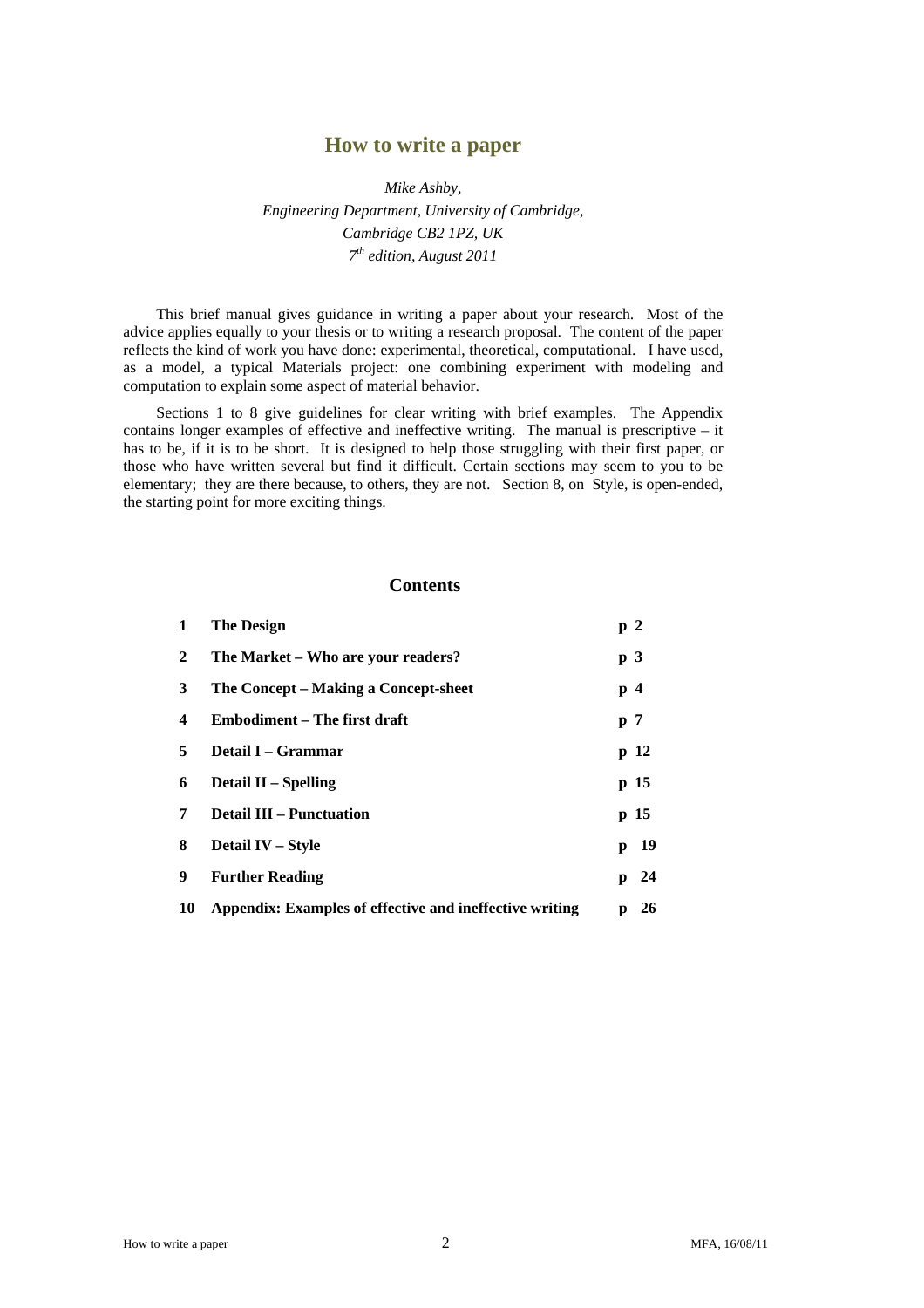# **1 THE DESIGN**

Well written papers are read, remembered, cited. Poorly written papers are not.

 To write well, you need a design. Like any design activity, there are a number of steps (Figure 1). I've used the language of engineering design here – it fits well.

**(a) The Market Need.** What is the purpose of the document? Who will read it? How will the reader use it? The answers help you decide the length, the level of detail, the style.

**(b) The Concept.** Good writing starts with a plan. Writers have different ways of developing plans. I find the concept-sheet (Section 3, below) is a good way to do it.



*Figure 1.* The Design Process. Designing a paper is like designing anything else: there are five essential steps.

**(c)**

**(d) The Embodiment.** The embodiment is the first draft. Get the facts down on paper without worrying about style; make drafts of each section; develop the calculations; sketch the figures; assemble references.

**(e) Detail.** Now comes the crafting: clarity, balance, readability; in a word – *style*.

**(f) The End-Product.** Appearance *is* important: good layout, clear headings, well-designed figures.

The Sections that follow expand on each of these in turn.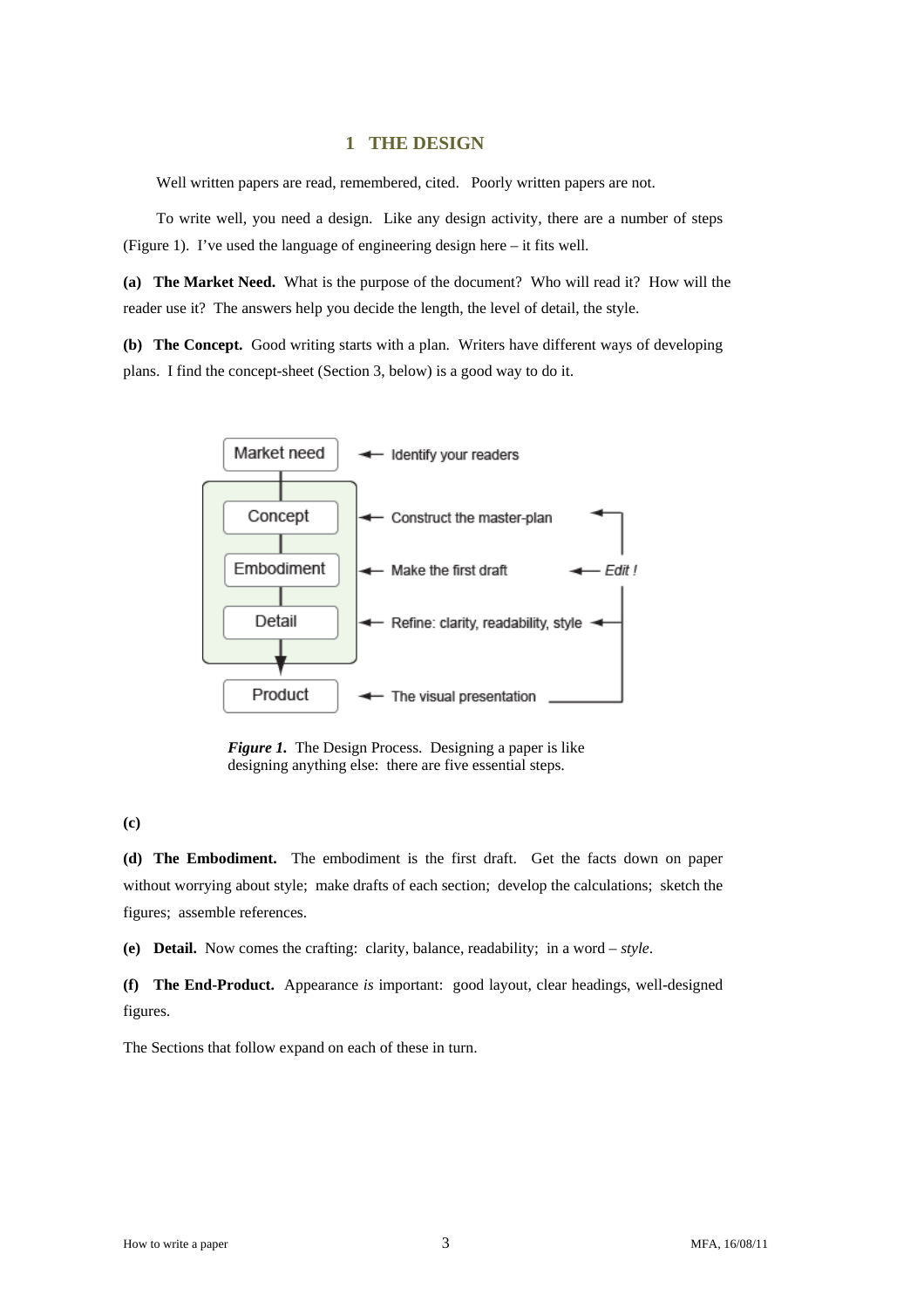# **2 THE MARKET –Who are your readers?**

 Your market is your readers. Put yourself in their shoes: what, if you were they, would you wish to find?

 The readers of your *thesis* are your examiners. They expect details of all relevant parts of your research: why you did it, its background, your thinking, what you did, your conclusions and your views on where it is going. They **don't** want the irrelevant parts – details of how standard equipment works, for instance. Find out as much as you can about content and format from your supervisor and other students, and look at some recent (successful) theses to get a feel for the product this market expects.

 A *paper* is read by one or more skilled referees, and, if accepted, by a scientificallyinformed audience. This manual focuses on writing papers. The pages that follow explain how this market should be addressed.

 A *research proposal* usually addresses two markets. One is the funding agency: the EPSRC, the EU, another Government Agencies, or a Charity. They will look for a match between their priorities and yours. The other is the referees that the funding agency will use; they are charged with judging quality, promise and relevance.

 Hardest to write is a *popular article*, addressing an audience who is intelligent – one should always assume that  $-$  but who may know nothing of your subject. Here style, always important, must be fine-tuned to meet their needs. More on style in Section 8.

 Make no mistake. Write poorly and you'll bore, exasperate and ultimately lose your readers. Write well, and they'll respond in the way you plan.

| What writing?     | Who are the readers?                  | How will they use it?                                                                                         |
|-------------------|---------------------------------------|---------------------------------------------------------------------------------------------------------------|
| <b>Thesis</b>     | Examiners                             | To judge and rank your work                                                                                   |
| Paper             | Referees                              | To check originality, quality, suitability                                                                    |
|                   | Scientifically-literate public        | To extract information                                                                                        |
| Research proposal | The funding body and<br>Its referees  | To judge if your aims match the priorities of the<br>funding body<br>To judge quality and promise of the work |
| Popular article   | Intelligent but un-informed<br>public | To be introduced to a new field<br>To be entertained                                                          |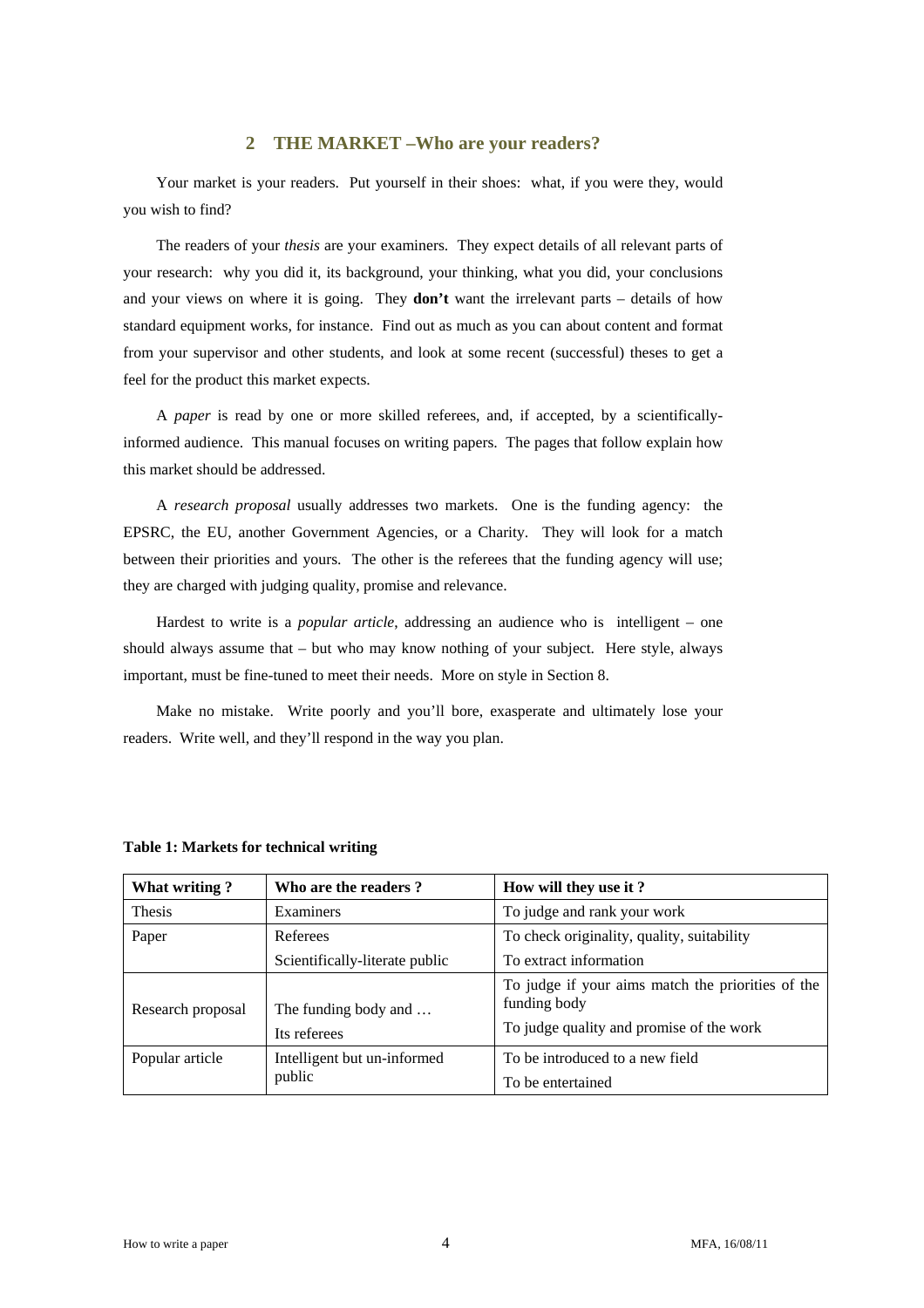# **3 CONCEPT -- Making a Concept-Sheet**

When you can't write, it is because you don't know what you want to say. The first job is to structure your thinking. Settle down comfortably with a cup of coffee (or better, beer) and an A3 sheet of paper in Landscape orientation as in Figure 2. Devise a tentative title for the paper and write it at the top. Then – in as orderly way as you can, but disorder is OK too -- jot down what seem like sensible section headings, each in its own box. Sketch in anything that occurs to you that belongs in a section – paragraph headings, figures, ideas. Think of things that might be relevant to the section  $-$  a reference, a graph you might need, an idea that requires further development. Put each in a bubble near the box to which it applies, with an arrow showing where it fits in. This is the time to de-focus, forget the detail and think both longitudinally and laterally. What should be in the paper? What else might be relevant? What else might you need to do the job – a copy of X, a figure of Y, the reference  $Z$ ? Put it all down. You realise that you need an extra section - squeeze it in. You see that the order of sections is not good – add arrows indicating the new order.

All this sounds like a child's game, but it is not. Its value lies in the freedom of thought it permits. Your first real act of composition (this one) is to allow your thinking to range over the entire paper, exploring ways in which the pieces might fit together, recording the resources you will need and capturing ideas. That way, no matter which part you start drafting, you have an idea of the whole. Don't yet think of style, neatness or anything else. Just add, at the appropriate place on the sheet, your thoughts. This can be the most satisfying step of writing a paper. Later steps can take time, be hard work, sometimes like squeezing water out of stone. But not this – it is the moment to be creative in whatever way your ideas may lead. You can add to the sheet at any time It becomes a road-map of where you are going.

Figure 3 shows, unexpurgated, the concept sheet I made while thinking about this manual. Some bits were already planned; most developed in the hour I spent making the sheet; a few were added later, after some sections had been drafted. It is a mess, notes to oneself, but it guides the subsequent, more tedious, part of the journey. It is possible that this starting point may not work for you, but try it more than once before you abandon it. It is the best way I know to break writers-block and launch the real writing of the paper.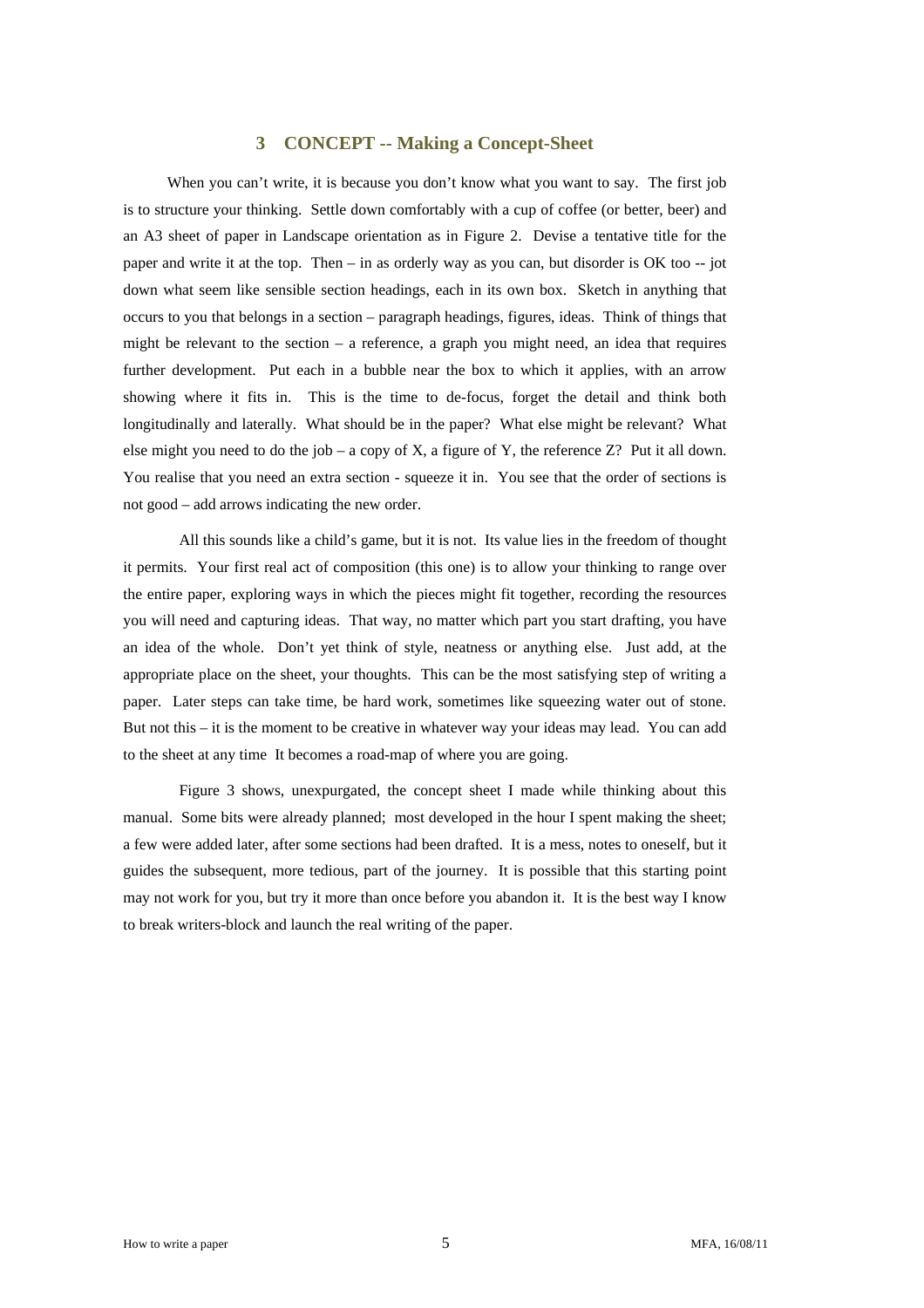

**Figure 2** A model for a concept sheet. It helps to use colour to identify tasks that still need resolution, and good ideas for the text.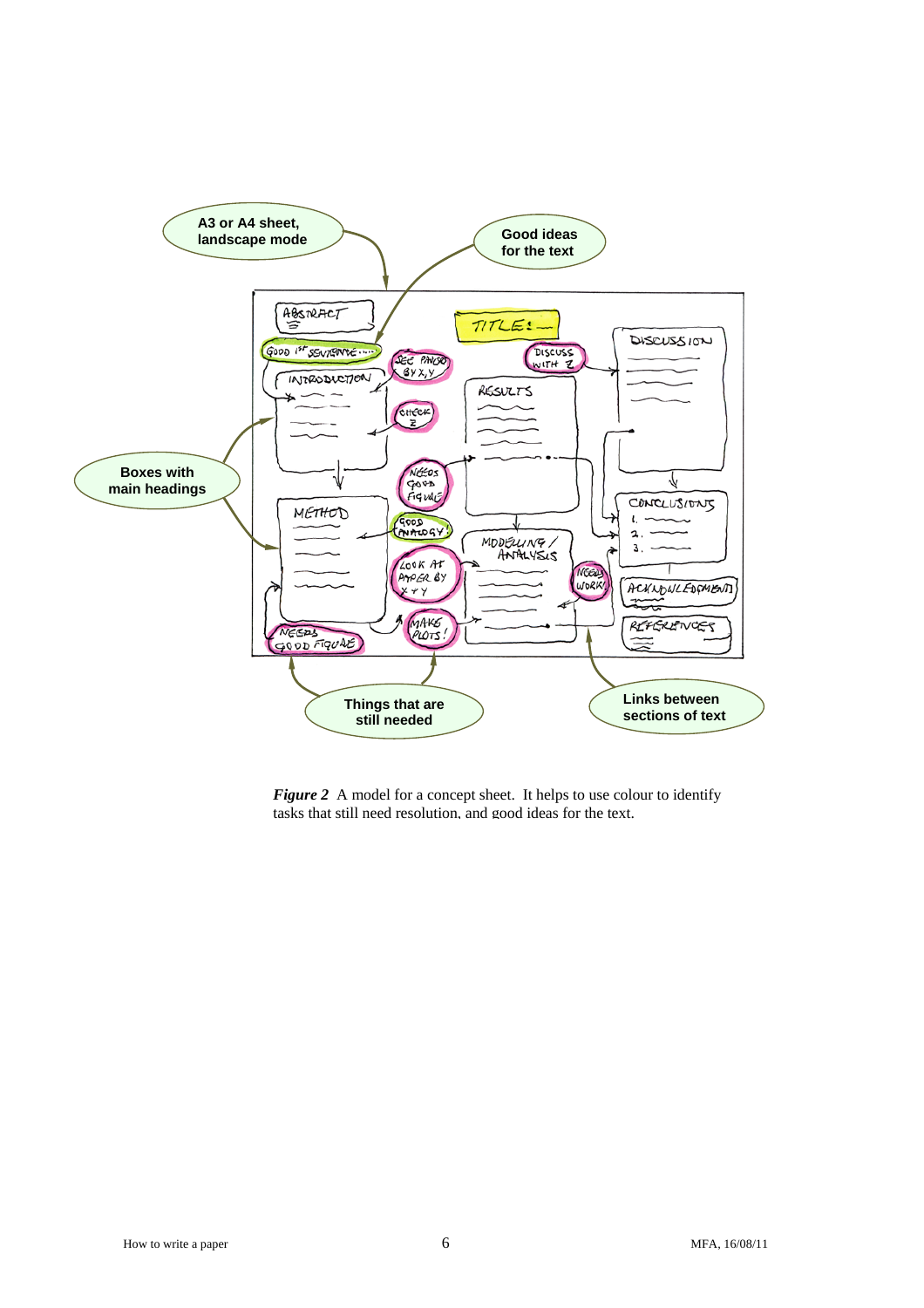

*Figure 3.* The concept sheet I made when writing this text.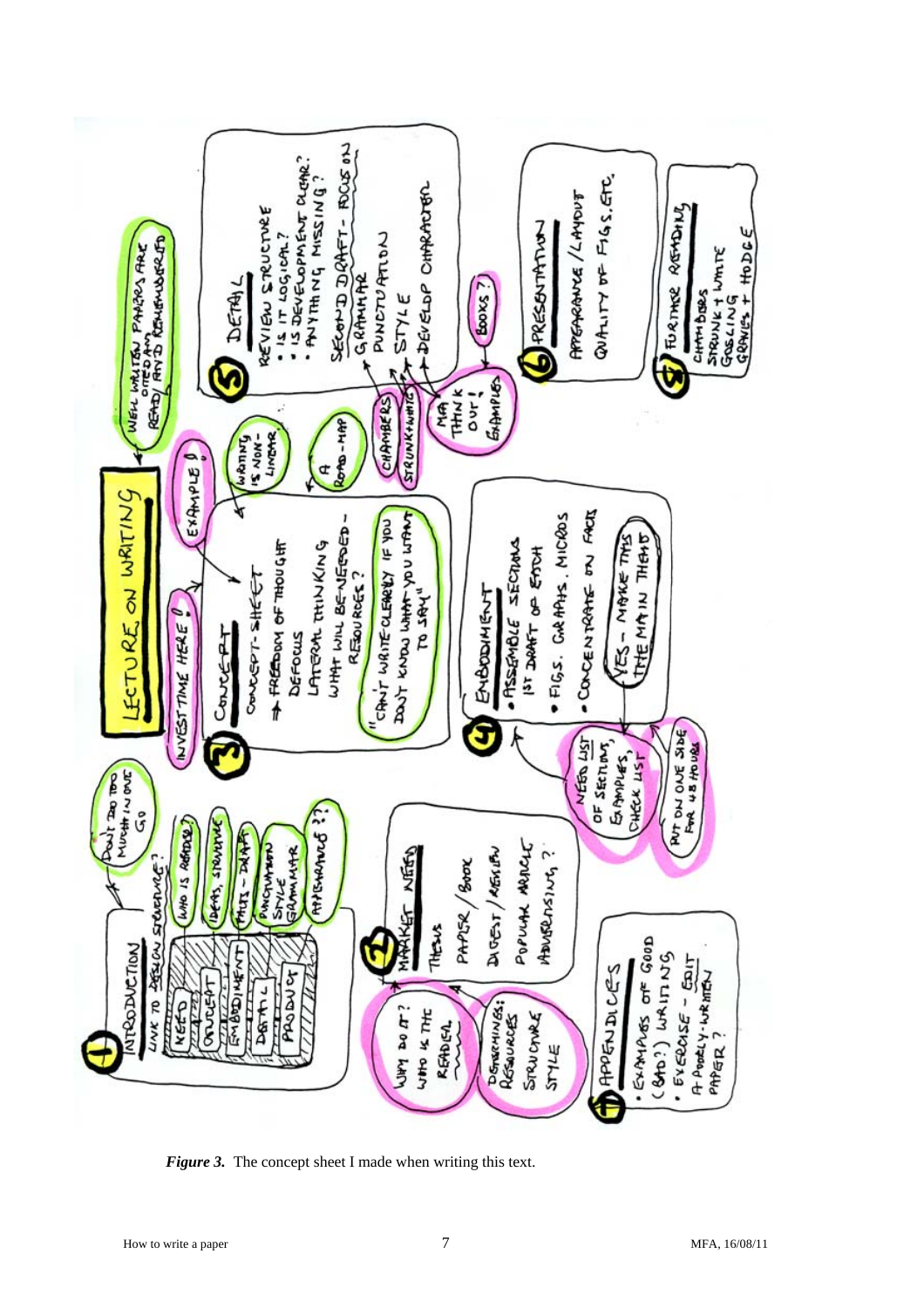# **4 EMBODIMENT – The First Draft**

 Now the hard work. Break the job down into stages. The usual stages in writing a paper are set out in the boxes below. Papers are not drafted sequentially; do it in any order you wish. Get the scientific facts and technical details down, the ideas formulated, the graphs and figures planned. If good ways of expressing the ideas occur to you now, use them; but do not deflect effort from the key job of assembling the pieces, in whatever form them come. Here they are.

#### **4.1 TITLE** Meaningful and brief, in 14 pt bold

#### **Fatigue of Metal Foams**

is better than

# **The Mechanical Response of Cymat and Alporas Metallic Foams to Uni-axial Cyclic Loading**

even though it is less specific.

#### **4.2 ATTRIBUTION** • The names of the authors, with all initials; the Institute or organization, with full address; the date.

 "A.M.Harte and C.Chen, The Cambridge Centre for Micromechanics, Cambridge University Engineering Department, Cambridge CB2 1PZ, UK January 1999."

**4.3 THE ABSTRACT** • Try for one sentence each on *motive*, *method*, *key results*, *conclusions*. Don't exceed 3 sentences on any one.

The reader of an Abstract has been lured by the title. He or she now want to know whether to read on. Tell them, in as few sentences as possible, what they will find. No waffle, no spurious details. Try not to exceed 100 words. Imagine that you are paying a 10p a word. See the Appendix for an example.

|           | <b>4.4 INTRODUCTION</b> $\bullet$ What is the problem and why is it interesting? |
|-----------|----------------------------------------------------------------------------------|
| $\bullet$ | Who are the main contributors?                                                   |
|           | What did they do?                                                                |
|           | What novel thing will you reveal?                                                |

 Outline the problem and why it was worth tackling. Review the literature, recording briefly the main contributors and summarising the status of the field when you started the research. Provide any specialised information that the reader might need if he is to understand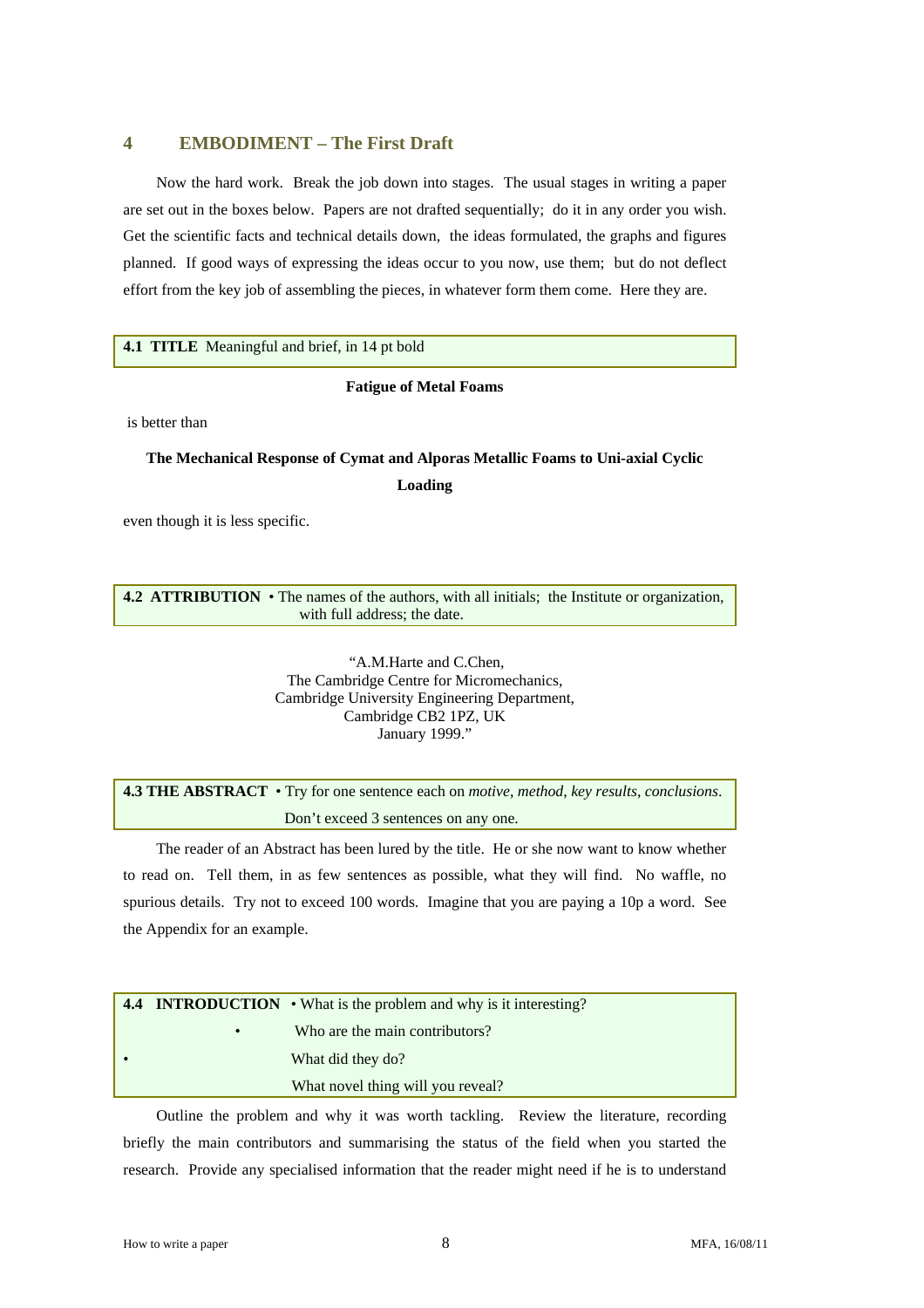what follows. State what you will do that has not been done before (new experimental approach? new data? new model? new interpretation?) Keep it as brief as you can whilst still doing all this.

Start with a good first sentence – see Section 8 for examples.

| 4.5 METHOD • <i>Experimental paper</i> : equipment, materials, method |  |
|-----------------------------------------------------------------------|--|
| Modeling paper: assumptions, mathematical tools, method               |  |
| <i>Computational paper:</i> inputs, computational tools, method       |  |
| • Explain what is especially different about your method.             |  |
| • Give sufficient detail that the reader can reproduce what you did.  |  |
| • Don't mix Method with Results or Discussion – they come next.       |  |

 This should be an easy section to write: just say what you did, succinctly. Use "we" but do so sparingly: too many "we's" sounds like a child's day out: "first we did this, then we did that"

Build up a reference list as you go. See Section 4.10 for the way to deal with references.

 It is one of the principles of science that a paper should contain sufficient detail to allow the work to be repeated by someone else. Provide this but no more. Keep the results for the next section.

# **4.6 RESULTS** • Present the output of the experiments, model or computation. • Don't mix Results with Discussion. It belongs – all of it – in 4.7.

 This, too, should be an easy section to write. Report your results simply, without opinion or interpretation at this stage. Define all symbols and units. Present data in a form other people can use. Give emphasis in the text the most important aspects of the tables, graphs or figures. Give error-bars or confidence-limits for numerical or graphical data. Statistics should be meaningful; avoid confidence-eroding statements such as "33.3% of the samples failed: 33.3% survived; the third sample was unfortunately misplaced."

Aim for a concise, economical style.

**Poor**: *It is clearly shown in Figure 3 that the shear loading had caused the cell-walls to suffer ductile fracture or possibly brittle failure*.

**Better**: *Shear loading fractures cell-walls (Figure 3).* 

**4.7 DISCUSSION** • Extract principles, relationships, generalizations.

- Present analysis, model or theory.
- Show relationship between the results and analysis, model or theory.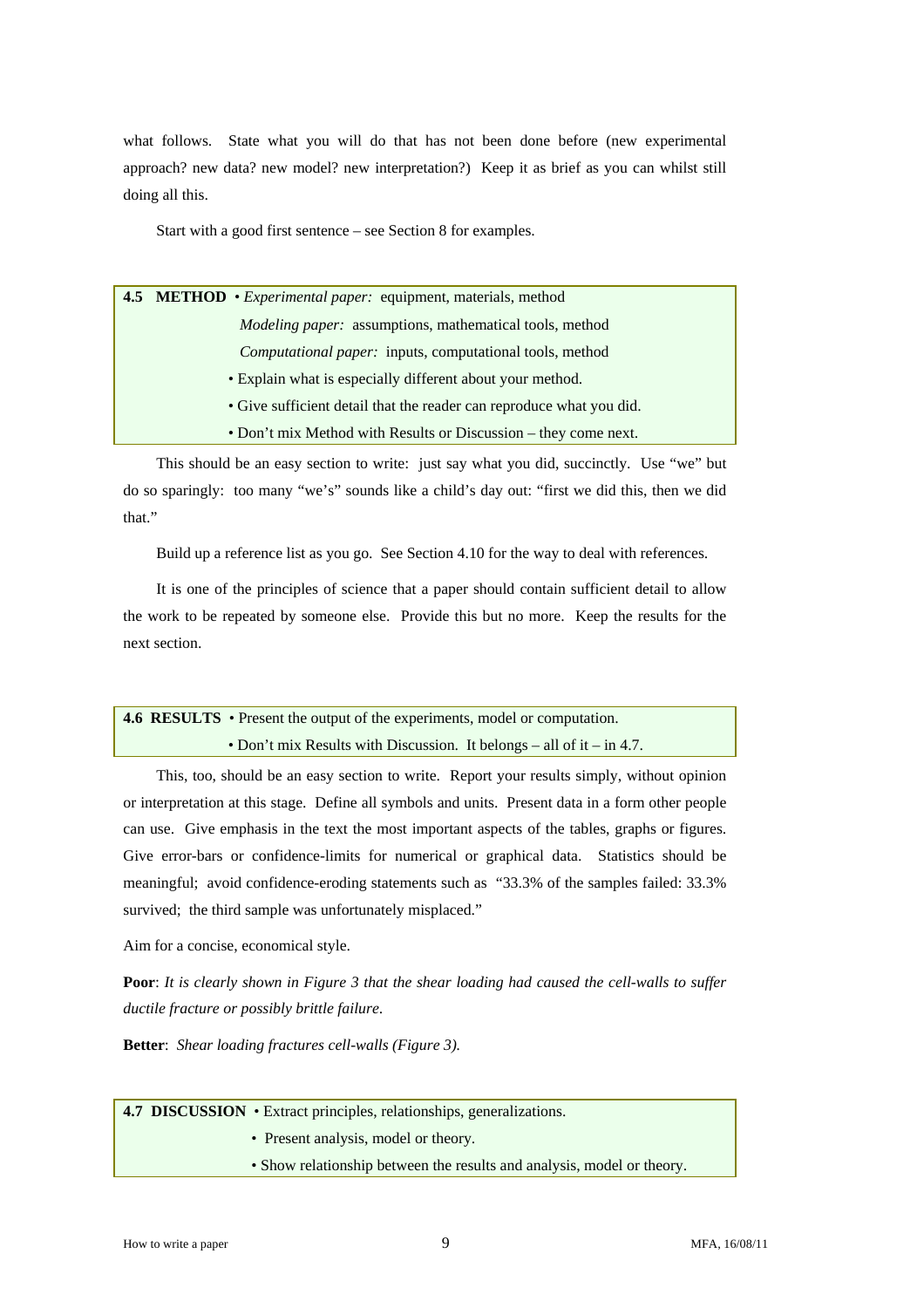Here you are seeking to extract principles, relationships, or generalisations from the results. Sometimes the results speak for themselves.

*The novel heat-treatment described in Section 2 gives steels which are 10% stronger and 20% tougher than those heat-treated in the normal way.* 

 could be all you need. Most of the research we do aims at *why* materials behave as they do, and this requires ideas about mechanisms, models and associated theory. The function of the Discussion is to describe the ideas, models and theories and lead the reader through a comparison of these with the experimental or computational data. Bring out the most significant conclusions first; develop subsidiary conclusions after that.

 Be clear and concise; a Discussion is not a license to waffle. See Appendix for examples of waffle and what to do about it.

| 4.8 CONCLUSION • Draw together the most important results and their consequences. |
|-----------------------------------------------------------------------------------|
| List any reservations or limitations.                                             |

 The reader scanning your paper will read the Abstract and the Conclusions, glance at the Figures and move on. Do not duplicate the Abstract as the Conclusions or *vice versa*. The Abstract is an overview of the entire paper. The Conclusions are a summing up of the advances in knowledge that have emerged from it. It is acceptable to present conclusions as a bulletpointed list.

# **4.9 ACKNOWLEDGEMENTS** • Thank people who have helped you with ideas, technical assistance, materials or finance.

 Keep it simple, give full names and affiliation, and don't get sentimental. A formula such as this works well:

*I wish to thank Prof. L.M. Brown of the Cavendish Laboratory, Cambridge, for suggesting this review, and to acknowledge my debt to the books listed below.* 

or:

*The authors wish to thank Professor A. G. Evans of Harvard University for suggesting the approach developed in section 4.3; Mr A. Heaver for his technical assistence throughout the project and Mrs Jo Ladbrooke for proof-reading the manuscript. The research was supported*  by the EPSRC under grant number EJA S67, by the DARPA-ONR MURI program under *contract number N00014-1-96-1028, and by a Research Fellowship from the National Research Council of Canada.*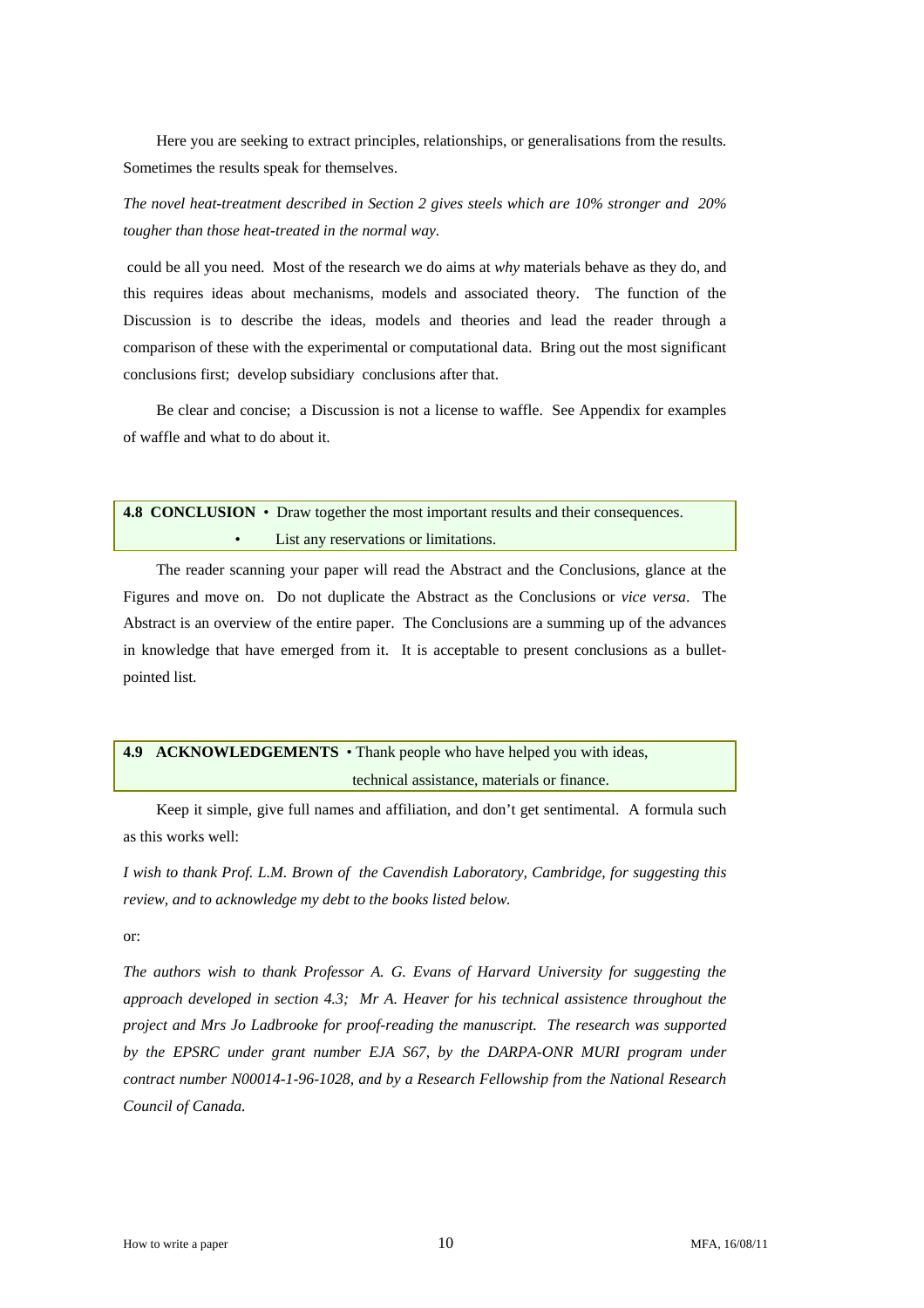| <b>4.10 REFERENCES</b> | • Cite significant previous work                                                                            |  |
|------------------------|-------------------------------------------------------------------------------------------------------------|--|
|                        | • Cite sources of theories, data, or anything else you have taken<br>from elsewhere                         |  |
|                        | • References must be complete: name, initials, year, title, journal,<br>volume, start-page and finish-page. |  |

 References tell the reader where an idea, prior results and data have come from. It is important that you reference all such sources. It is a conventional courtesy to reference the originators of key ideas or theories or models, even if you modify them.

 There are almost as many different formats for references as there are journals. If you have ENDNOTE on your PC it can solve the problem. Best for drafts is the Name/year system (also called the Harvard system):

**In text :** "Lu (1998)". If there are two names then "Lu & Chen (1998)". If there are more than two, then "Lu et al (1998)".

**In reference list**, ordered alphabetically: "Lu, T.J and Chen, C. (1998*) An Analysis of Defects in Metal Foams*, Acta Mater. **15**, 222-226".

For papers: *Name, initials, year, title, journal, volume, start page-end page*.

 For books: *Name, initials, year, title, publisher, city and country of publisher, chapter number, start page-end page* (if relevant).

All are important. Do not be tempted to make a reference list without all of these. It takes far longer to track down the missing information later than to do it right in the first place.

**4.11 FIGURES** • Flow charts show methods, procedures.

- Graphs plot data.
- Schematics show how equipment works, or illustrate a mechanism or model.
- Drawings and photographs illustrate equipment, microstructures etc.

 Anyone scanning your paper will look at the figures and their captions, even if they do not read the text. Make each figure as self-contained as possible, and give it both a title (on the figure itself) and an informative caption (below it). Make sure that the axes are properly labelled, that units are defined and that the figure will tolerate reduction is size without becoming illegible. Label each curve of graphs.

 Good figures are reproduced or imitated by others, often without asking -- the sincerest of compliments.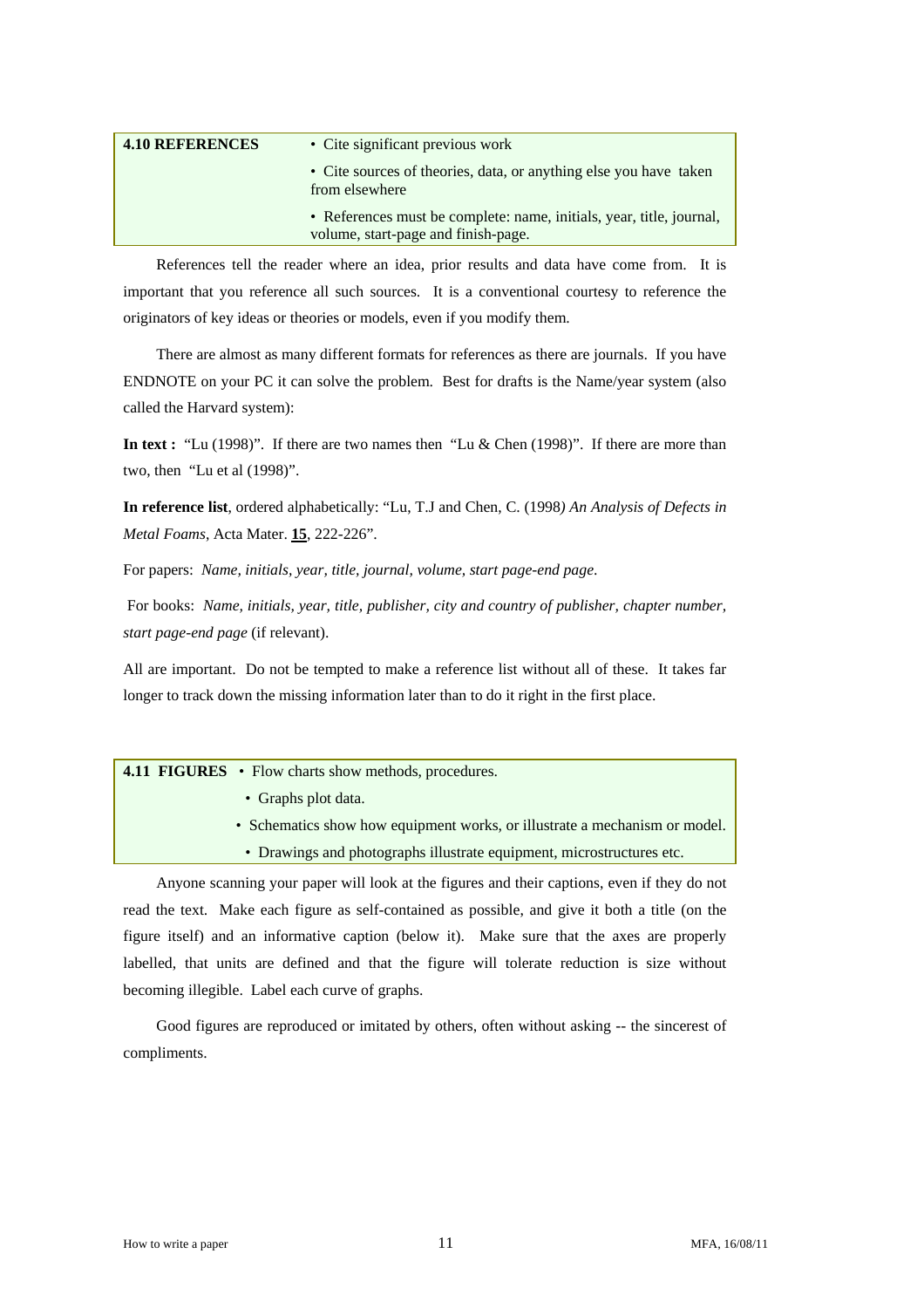#### **4.12 APPENDICES.** • Essential material that would interrupt the flow of the main text.

 An appendix must have purpose; it is not a bottom drawer for the stuff that you cannot bear to throw away. It is the place for tedious but essential derivations, or for data tables or descriptions of procedures, that would disrupt the flow of ideas in the main text. It should be well structured and stand by itself. Give it a title*: "Appendix A1: The Equation for Toughness"*  The journal may set it in smaller type than the main text.

-----------||---------------------------||----------------------------||--------------------------||------------

 When you get this far you have got a long way. Put the draft on one side for at least 48 hours. Get the graphs plotted, the figures drawn up, micrographs printed and references assembled. Do not tinker with the text yet. It is a good idea to have a check-list like the one on the last page of this manual; it helps you see where you are.



 …….. Time has passed. The draft has matured for 48 hours or more. Now we must address the details.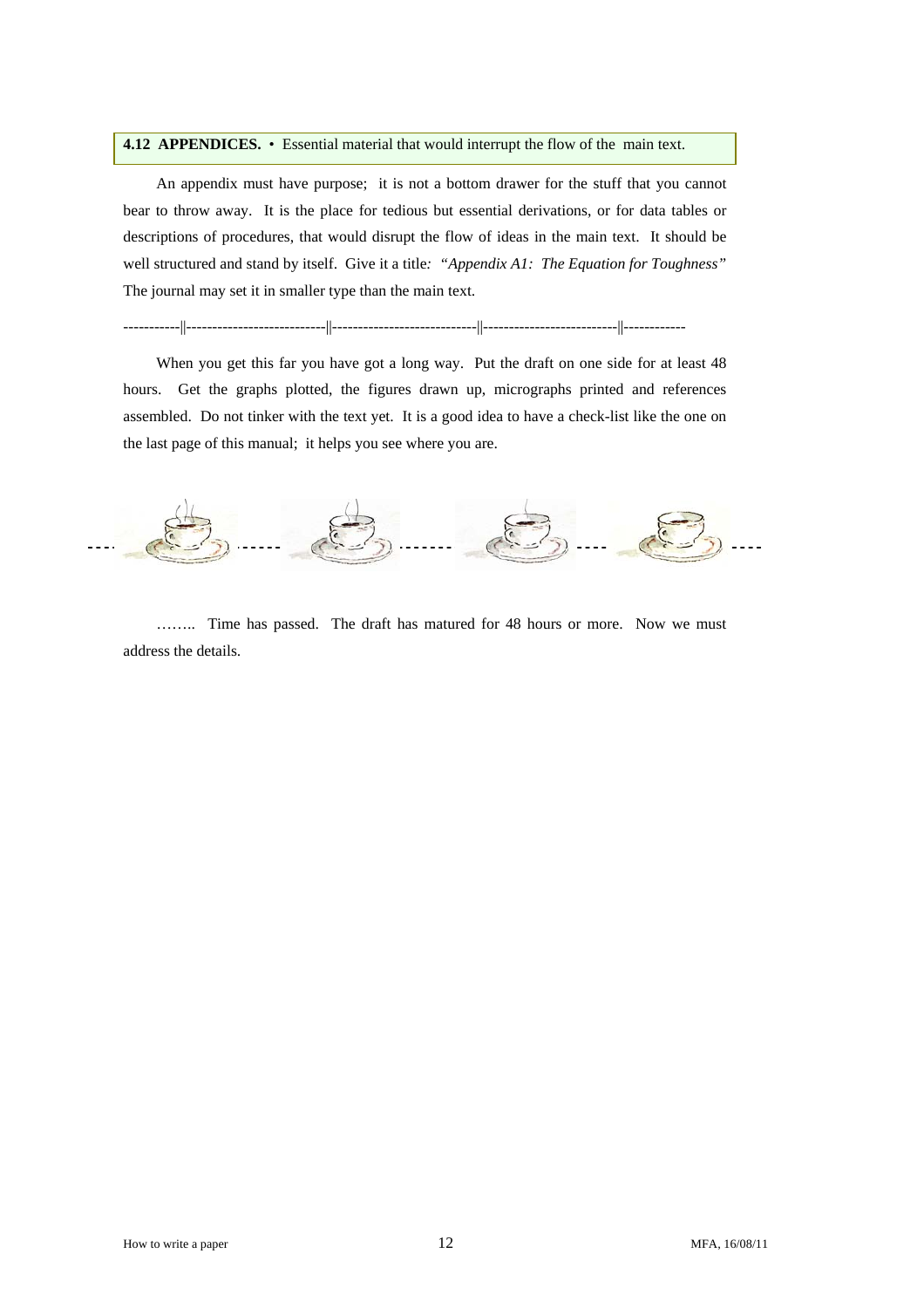# **5 DETAIL I: Grammar**

 Grammar tells the reader the function of words and their relationship. Mess up the grammar and you confuse the reader. What follows is a brief summary of the simplest essentials of grammar.

# **5.1 The parts of speech**

Parts of speech are descriptors for the *functions* of words. There are eight.

• **Nouns** are the names of peoples or thing: *Instron, metal, computer, foam.* 

 Nouns can be used as adjectives. When so used, they are generally hyphenated to the noun they qualify: *table-tennis, metal-foam, computer-power*.

- **Pronouns** stand for nouns: *he, she, it, they.*
- **Adjectives** qualify nouns: a *small Instron, a red metal, a digital computer, an intricate foam.*
- **Verbs** signify being or action: *is, seems, go, interpret, understand.*

Transitive verbs have a subject and an object: *The load / deforms / the material.* 

Intransitive verbs have no object: *Flowers / bloom. The research / evolved.* 

"Being" verbs have a complement: *The test / was / completed. The theory / seemed / correct*. ("Completed" and "correct" are complements)

Many verbs have both a transitive and an intransitive form: *Time / passed.* And: *Pass the biscuits.* 

- **Adverbs** qualify verbs: *today* we interpret this *differently.*
- **Conjunctions** link words and sentences: *and, but, because...*
- **Prepositions** precede nouns, usually having to do with place or time: *on* the table, *after* this procedure, *on* the graph, *from* the appendix.
- **Interjections** are exclamations; the polite ones include: *Alas! Great! Cheers!* Many are impolite. They are inappropriate in technical writing.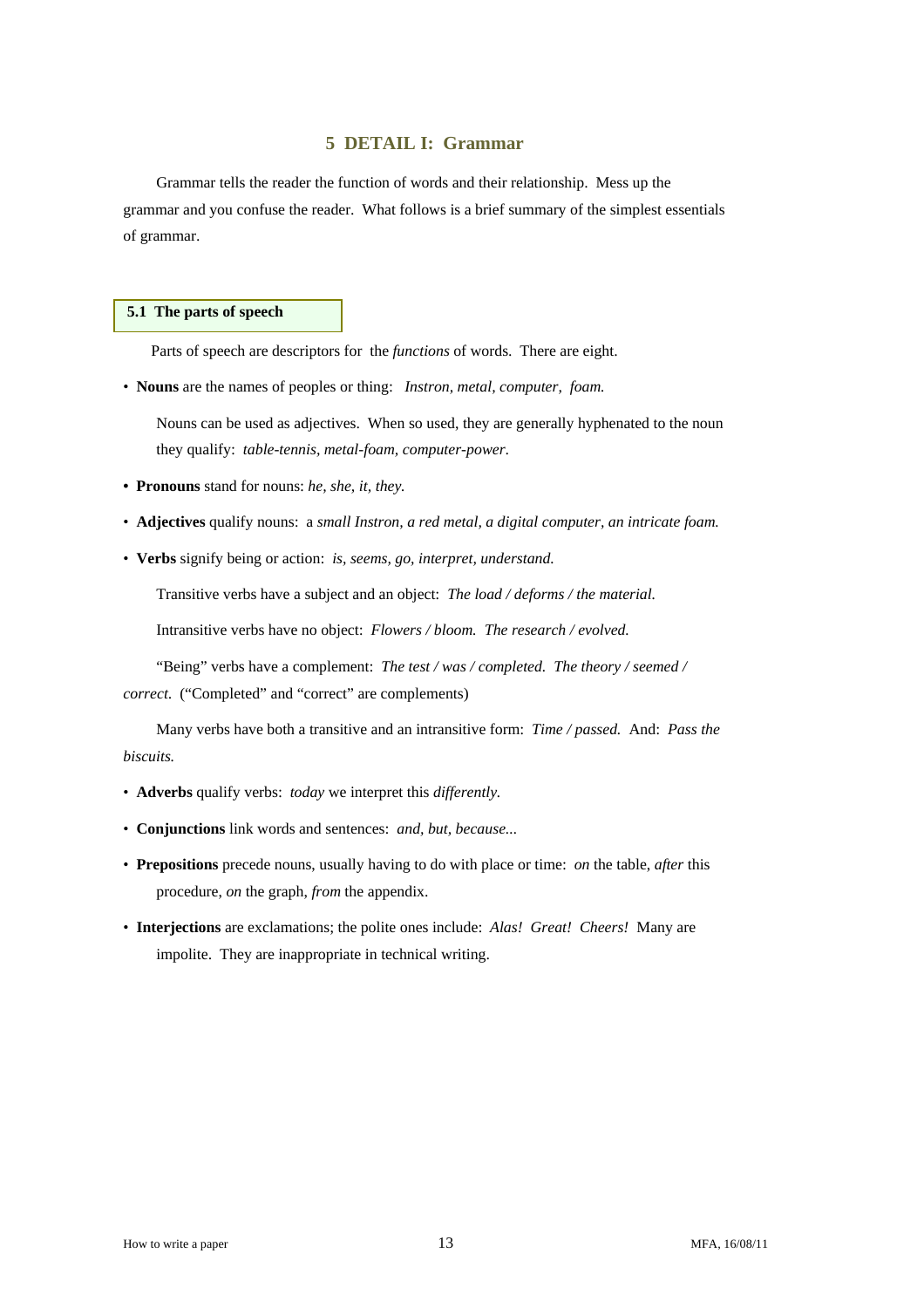# **5.2 Sentence structure**

A simple sentence has a subject and a predicate.

| <b>Subject</b>   | <b>Predicate</b>               |
|------------------|--------------------------------|
| The sample       | failed.                        |
| The measurements | fell into two classes.         |
| Fatigue-loading  | causes microstructural damage. |

The *subject* identifies what or whom the sentence is about.

The *predicate,* containing a verb, says something about the subject.

# **5.3 Phrases and clauses**

Phrases and clauses are groups of words that do the jobs of the parts of speech listed on Section 5.1.

A *phrase* is a group of words that does not contain a verb.

| Type of phrase     | <b>Example</b>                                             |
|--------------------|------------------------------------------------------------|
| Noun phrase        | The interpretation of the experiment presents a problem.   |
|                    |                                                            |
| Adjective phrase   | The <i>red and white striped</i> cable is live.            |
|                    |                                                            |
| Adverbial phrase   | We examined the results with considerable care.            |
| Conjunctive phrase | The test ended owing to the fact that the specimen failed. |
|                    |                                                            |

Avoid the last of these; there is always a simpler, one-word conjunction (here: "because").

 A *clause* contains a verb and its subject or object. Sentences are made by linking clauses. A sentence made with two equal clauses (each a separate sentence but linked together) is called a compound sentence. A sentence made with a main clause linked to one or more subordinate clauses, which cannot stand by themselves as separate sentences, is called a complex sentence.

Adjective clauses do the work of adjectives; adverb clauses do the work of adverbs.

| <b>Type of Clause</b> | <b>Example</b>                                             |
|-----------------------|------------------------------------------------------------|
| Adjective clause      | A computation <i>that uses FE methods</i> is appropriate.  |
| Adverb clause         | The modem will operate wherever a phone-line is available. |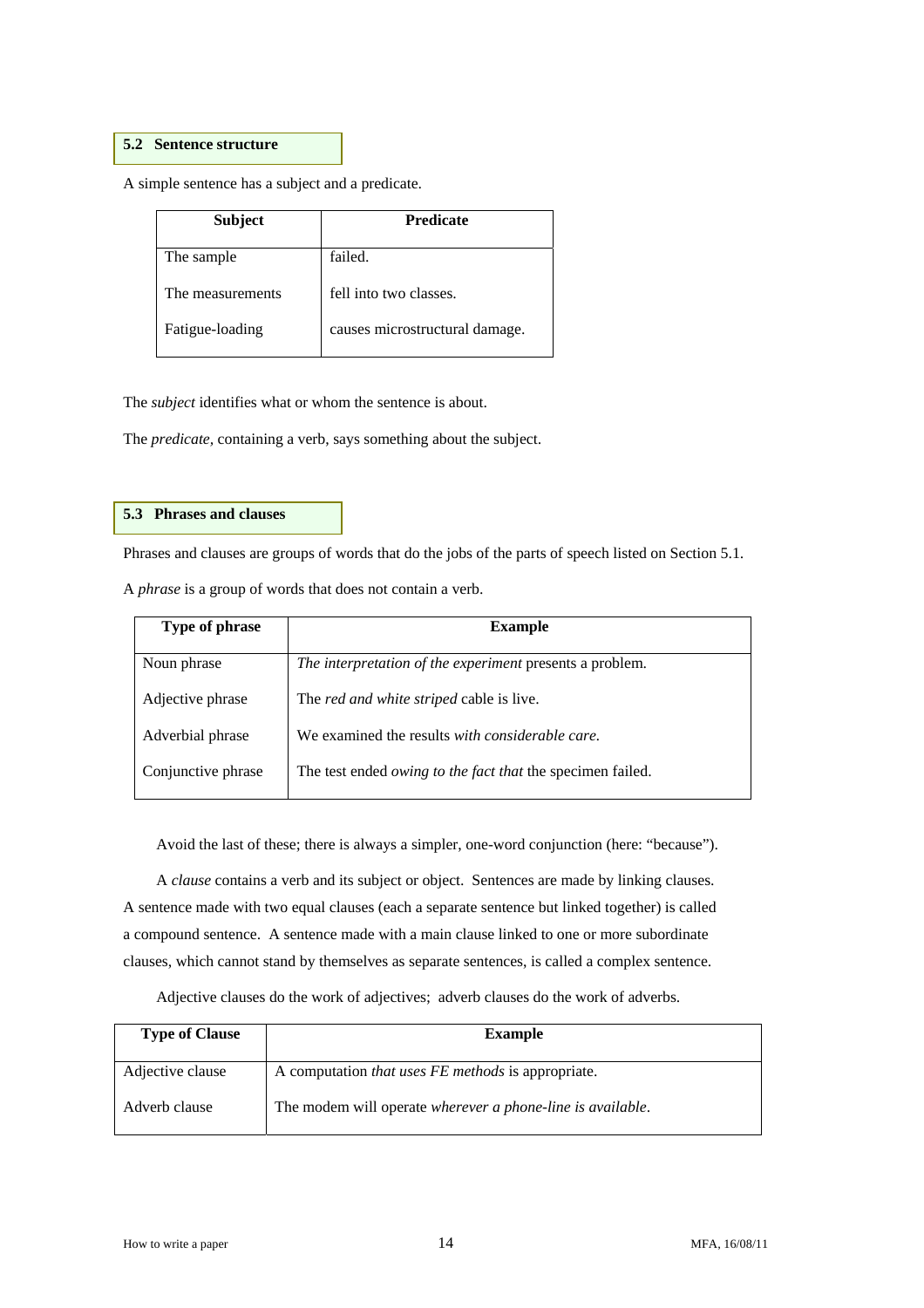#### **5.4 Compound sentences**

A compound sentence has two co-ordinate ("equal") clauses linked by a conjunction:

 *We measured the temperature and (we) adjusted the thermostat.* 

 *The tooling cost is high but the material cost is low.* 

 The parts of a compound sentence must be of comparable weight*. "We analysed the microstructures using SEM and left for lunch at midday"* is unbalanced.

# **5.5 Complex sentences**

 A complex sentence has a main clause and a subordinate clause: *What these results signify / is the subject of a paper by Wegst (1998). Maine (1998) demonstrates / that technical cost modelling is feasible. It is possible / that the conclusions were mistaken.* 

# **5.6 "that" and "which"**

"The computations *that were performed on a Cray* were the more accurate."

"The computations, *which were performed on a Cray*, were the more accurate."

 These two sentences appear at first sight to say the same thing, but they do not. The italicised part of the first sentence is an adjective clause, qualifying the word "computations"; it has the effect of limiting the computations the sentence is talking about to the ones done on the a Cray, as distinct (say) from those done on a Silicon Graphics work station. Adjective clauses are just like adjectives; they are not separated from the noun they qualify by commas.

 The italicised part of the second sentence, separated by commas from the rest, adds a new factor of equal importance to that contained in the main sentence. The two statements are: the computations were performed on a Cray; and they were more accurate. The emphases of the two sentences differ. The italicised clause in the first sentence is *subordinate*, merely qualifying the noun. The italicised clause in the second sentence is *co-ordinate*, meaning that it introduces a new fact.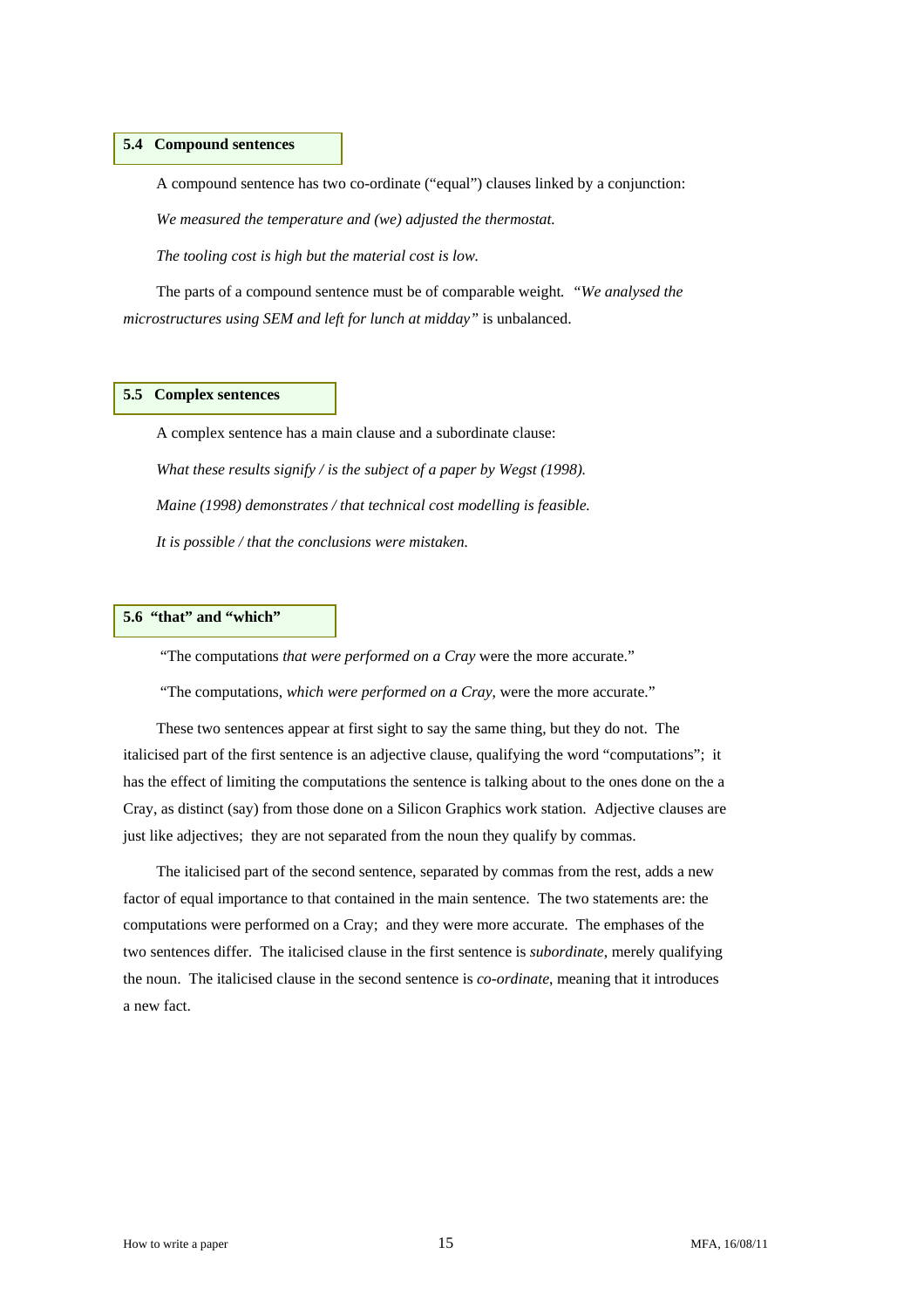# **6 DETAIL II: Spelling**

Use the spell-checker on your computer, but remember that it will fail to distinguish "their" from "there", "form" from "from", "its" from "it's", and many more. Watch out particularly for "effect" and "affect", "principle" and "principal", "dependent" and "dependant", "compliment" and "complement".

 Most word ending in "-ise" can also be spelt "-ize", but not all. If, like me, spelling is one of your lesser talents, use "-ise".

And when in doubt, use a dictionary.

# **7 DETAIL III: Punctuation**

 Punctuation orders prose and sends signals to the reader about how to interpret it. Good sentence structure and punctuation makes reading flow; it warns of what is to come; it helps the reader read without having to re-read. Meaning is changed, sometimes dramatically, by punctuation. It is one of the toolboxes of good writing. The next three pages give a resume, but if you really want the low-down on punctuation, and to be entertained at the same time read "Eats, Shoots and Leaves" by Lynne Truss, listed under "Further Reading" at the end of this manual.

#### **7.1 The full stop, or period .**

The full stop is used to mark the end of a declarative sentence, and to signify abbreviation: *Dr. A. M. K. Esawi, Ph.D.*

#### **7.2 The comma ,**

The comma keeps apart two words or larger parts of a sentence which would confuse if they touched. Forget any rules you have heard about the comma and simply used it when it improves the sense of the sentence. Try the sentence with and without the comma; keep it if, without it, the sentence becomes ambiguous. Thus:

*The measurements employed a photo-diode and a laser was used to check adjustment* requires a comma after *photo-diode* to avoid a momentary misinterpretation, slowing the reader down.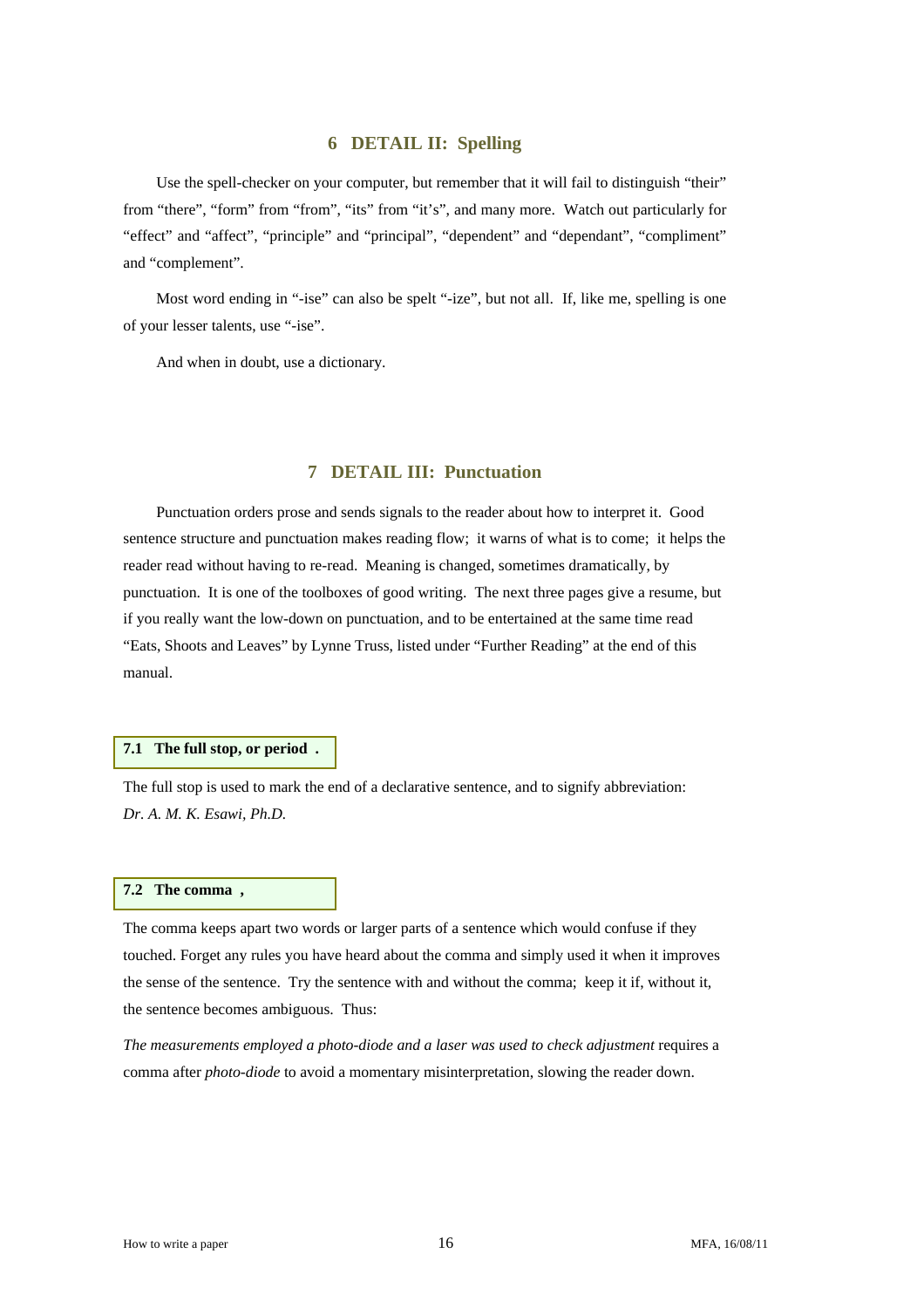#### **7.3 The semi-colon ;**

The semi-colon is used to separate when the comma is not enough and the full stop is a more complete break than the sense demands. Most commonly, it is used between closely related independent clauses:

*At one time the optical microscope was the principal tool of metallography; today, it is the scanning electron microscope.* 

When conjunctive adverbs *accordingly, also, hence, likewise, similarly*… link clauses, they are proceeded by a semi-colon. It is used, too, to separate members of a list when the comma is not enough:

*The literature includes Gibson (1997), who studied simple compression; Olurin (1998), who studied the effect of holes and notches; Deshpande (1999), who….* 

# **7.4 The semi-colon :**

The colon introduces part of a sentence that exemplifies, restates or explains the preceding parts. It is expectant: it sets the reader up to anticipate elaboration.

 *This raises the question: is the model right or wrong?* 

 *There are two reasons for repeating this experiment: the first, to improve the precision; the second, to establish reproducibility.* 

# **7.5 The exclamation mark !**

The exclamation mark signals surprise, excitement, imperative, even contradiction; it turns up the volume.

*Harte reports that metal foams sink in water.* 

is a simple statement;

 *Harte reports that metal foams sink in water!* 

implies that this is startling, perhaps even mistaken. Scientific writing does not need this sort of emphasis or innuendo. Delete it, and say what you want to say in a direct way.

# **7.6 The question mark ?**

The question mark is used after a direct question:

 *Why was this work undertaken? The reason…….*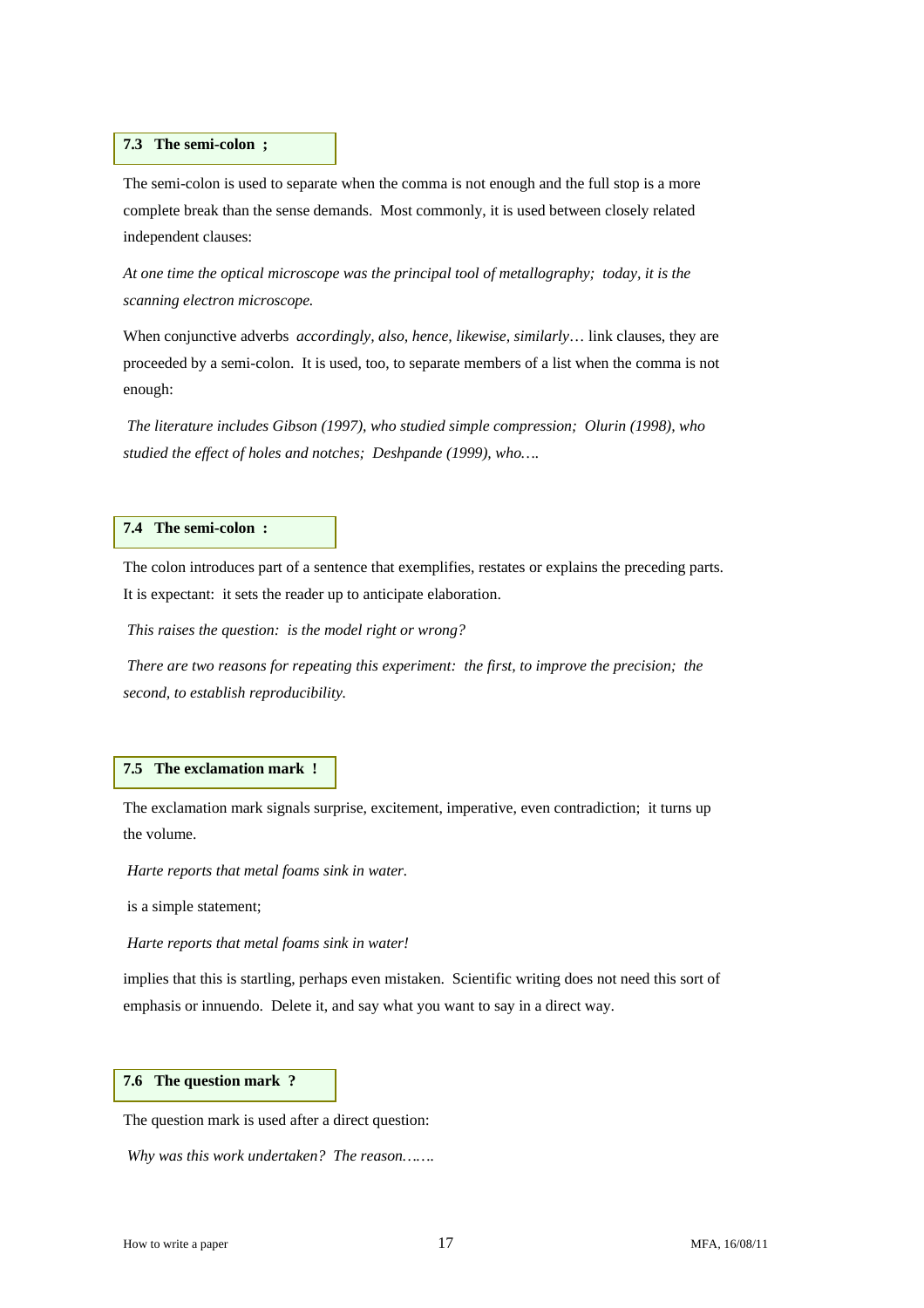It is used to indicate uncertainty: *Euclid, 450? –374 BC.* 

It is optional after a rhetorical question:

 *Who would trust that model.* 

 *So what.* 

#### **7.7 The hyphen -**

The hyphen connects part of a compound word:

*Well-known*; *half-expected*; *curiosity-provoking*; a *ball-and-stick* model.

 It is generally required when a noun is used as an adjective: *a box-girder*; *a bar-chart*. Its most engaging property is its capacity to create new words and meanings by combinations both established and original:

 *A Fleck-inspired interpretation*; *a shark-skin-textured surface*.

But treat this with caution; it can easily descend into stomach-lurching purple-prosed absurdity.

# **7.8 The dash –**

The dash sets off parenthetic material that results in a break in continuity in a sentence.

*Magnetic materials – carbon steels for instance – contain atoms with unpaired electron spins*."

*This conclusion – and it is a significant one – appears to violate the first law of thermodynamics.*

*The remaining specimens – those which had not fractured – were sent for analysis.* 

A dash can lead to an upshot, a final summary word or statement, and give emphasis:

*Cell-wall bending, cell-wall buckling and cell-wall fracture – are all equally probable.* 

# **7.9 The quotation mark "…"**

Quotation marks enclose direct "word-for-word" quotations and dialogue.

 *"Uncork the flagon; let the wine-cups flow." – Horace, Odes, 27BC.* 

 *"One small step for a man; one giant leap for mankind." – Neil Armstrong, US astronaut (1969).* 

Quotation marks are sometimes used to enclose an original, ironic or unusual turn-of-phrase*:* 

*This research took a "try-it-and-see approach."*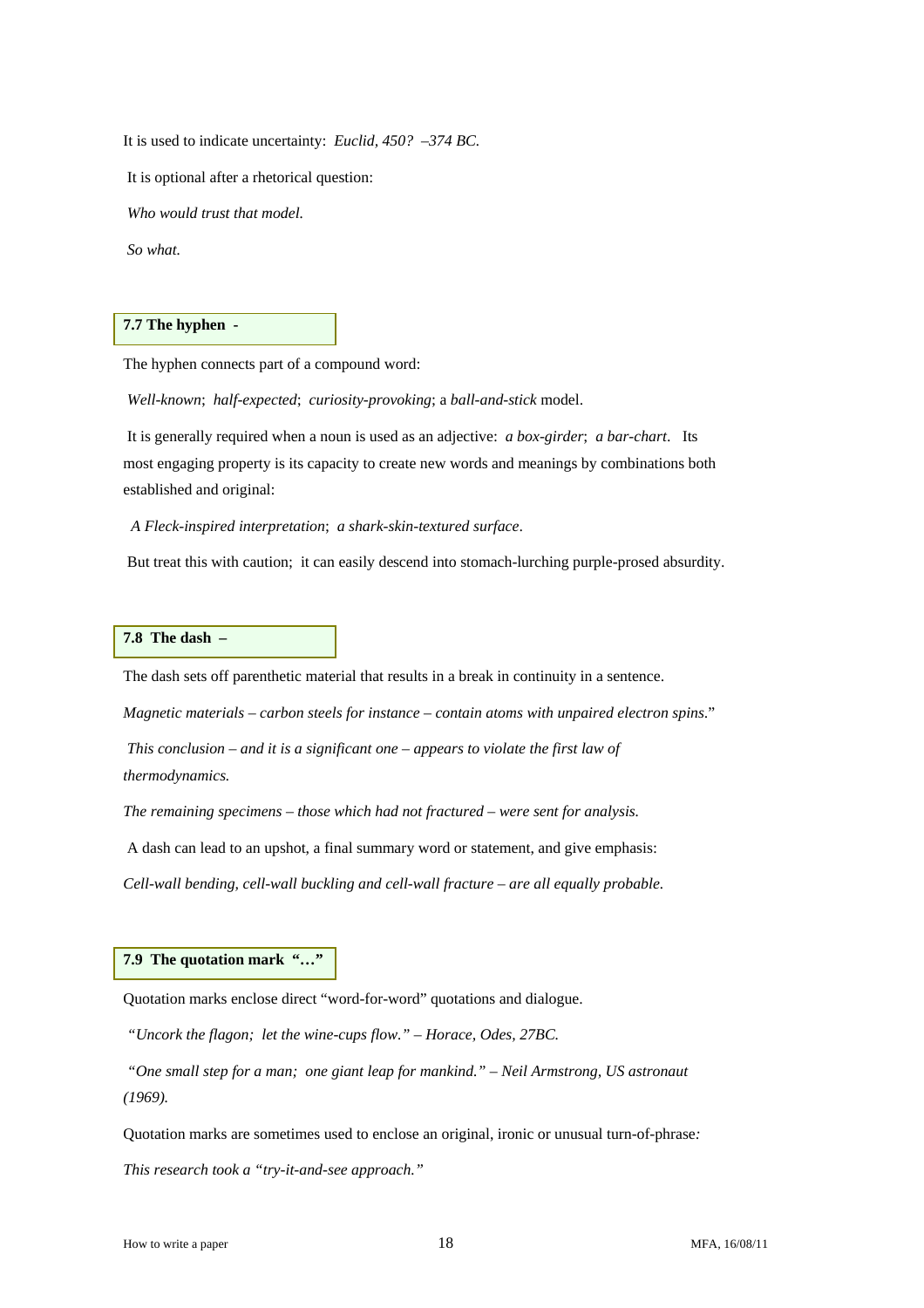This colloquial phraseology is uncomfortable in scientific writing; avoid it.

# **7.10 The apostrophe '**

The apostrophe shows either possession or contraction; thus, the possessive forms: *Sutcliffe's theory; everyone's idea.*

There is no apostrophe in the possessive *his, her* or particularly, *its*.

In contractions, the apostrophe indicates missing letters: *Don't, isn't, it's* (meaning "it is"). Contractions of this sort are inappropriate in scientific writing, but can be acceptable in informal or popular writing, as here.

#### **7.11 Italics** *italics*

Underline, embolden or italicize? All three attach emphasis and importance to a word or phrase. In contemporary scientific writing italics are preferred. Bold tends to be reserved for headings. Underlining can appear over-emphatic and, within a text, bold can seem authoritarian. Italics allow smooth definitions of terms:

"The critical value of the fatigue limit, or *fatigue threshold,* is listed…"

allows the italicized words to be used thereafter in place of the longer definition. Book titles are often italicized "*The Theory of Shell Structures"* by C.R.Calladine, as are words in foreign languages. To write more on this would be *de trop.* 

#### **7.12 Parentheses (…)**

Parentheses – literally: putting-asides – embrace material of all sorts, and help structure scientific writing. But do not let them take over, clouding the meaning of the sentence with too many asides.

 *Face-centered cubic metals (copper, silver, and gold, for instance) have nine independent elastic constants.* 

 *Shercliff (1998) surveys the status of modeling in Material Sciences .* 

 *It is plausible (although not everyone agrees) that this theory is correct.* 

# **7.13 Brackets […]**

Brackets are used to indicate editorial comments or words inserted as explanation: *[continued on p. 62], [see footnote].*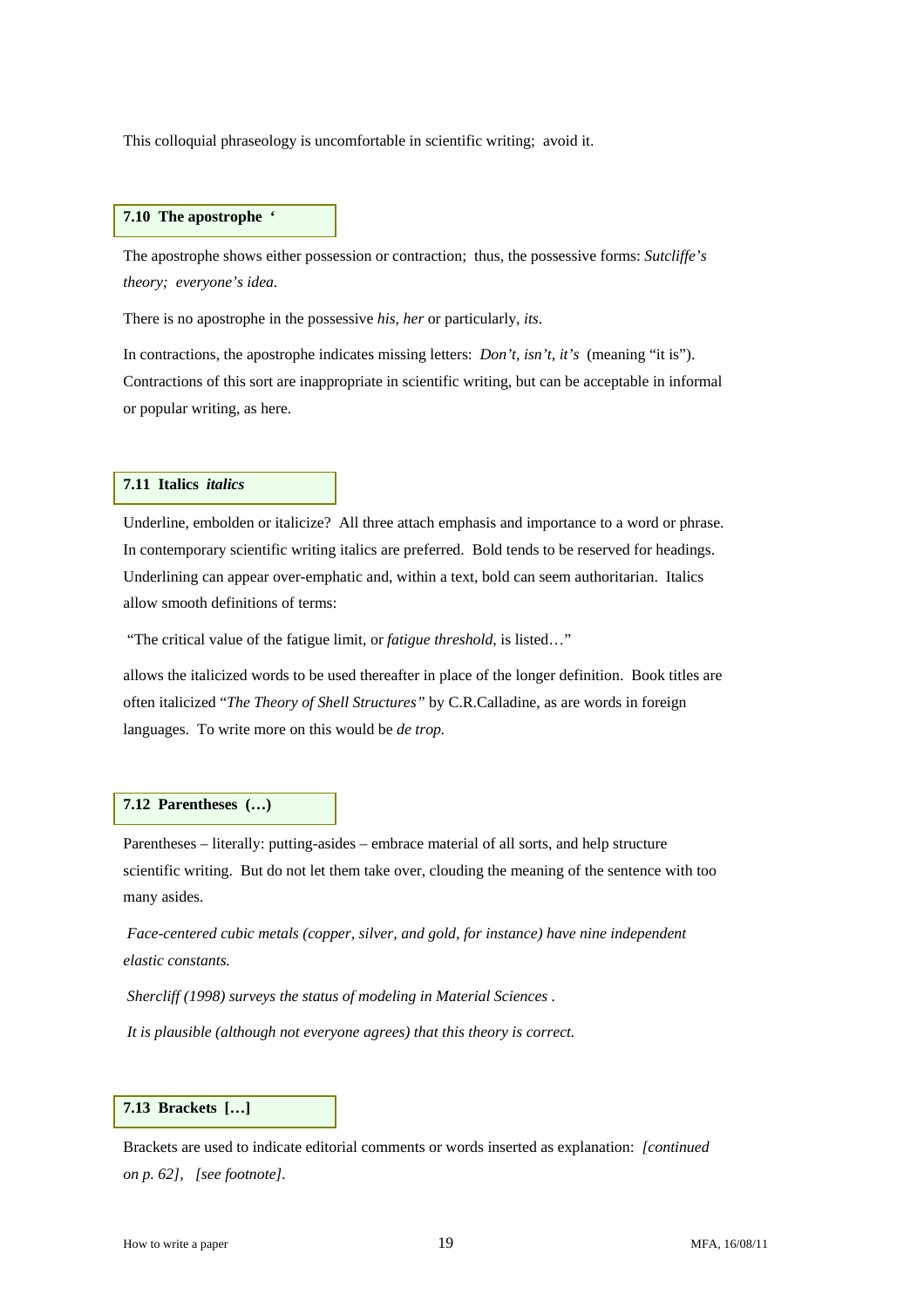#### **8 DETAIL IV: Style**

 A good style lifts writing from that which is dull and ordinary to that which is distinguished, memorable, individual. There is no formula for instant style – it is partly a personal thing – but there are useful guidelines. Style is approached through plainness, simplicity, good structure and desire to convey information to the reader in the most accessible way.

# **8.1 Be clear**

 The essence of technical writing is *communication*. The first quality, with precedence over all others, is clarity. Use simple language and simple, concise construction; short words rather than long; familiar words, not obscure. When you've said something, make sure that you've really said it. The writers of these headlines (all from newspapers in 1998) hadn't:

*Red tape holds up new bridge.* 

*Something went wrong in jet crash, expert says.* 

*Chef throws heart in to help feed the hungry.* 

*Prostitutes appeal to Pope.* 

*Panda mating fails; vet takes over.* 

These are funny because the intended meaning can be guessed. More often, it can't; then the loss of clarity misleads and confuses.

AND DON'T WAFFLE. Consider this, from a well-known Materials text:

 *"The selection of the proper material is a key step in the design process because it is the crucial decision that links computer calculations and the lines on an engineering drawing with a real or working design".* 

What does it say? "Materials selection is important", and we knew that already. It is wasting the reader's time.

#### **8.2 Write from an appropriate design**

 Poor writing lacks order, mixes ideas that should develop separately, fails to progress in a logical sequence. The concept-sheet gives structure: there is a place on it for each part of your story. In making it, decide where the bits will go, the logical order, the way they will fit together.

 Remember who you are writing for. Tell them what they want to know, not what they know already or do not want to know.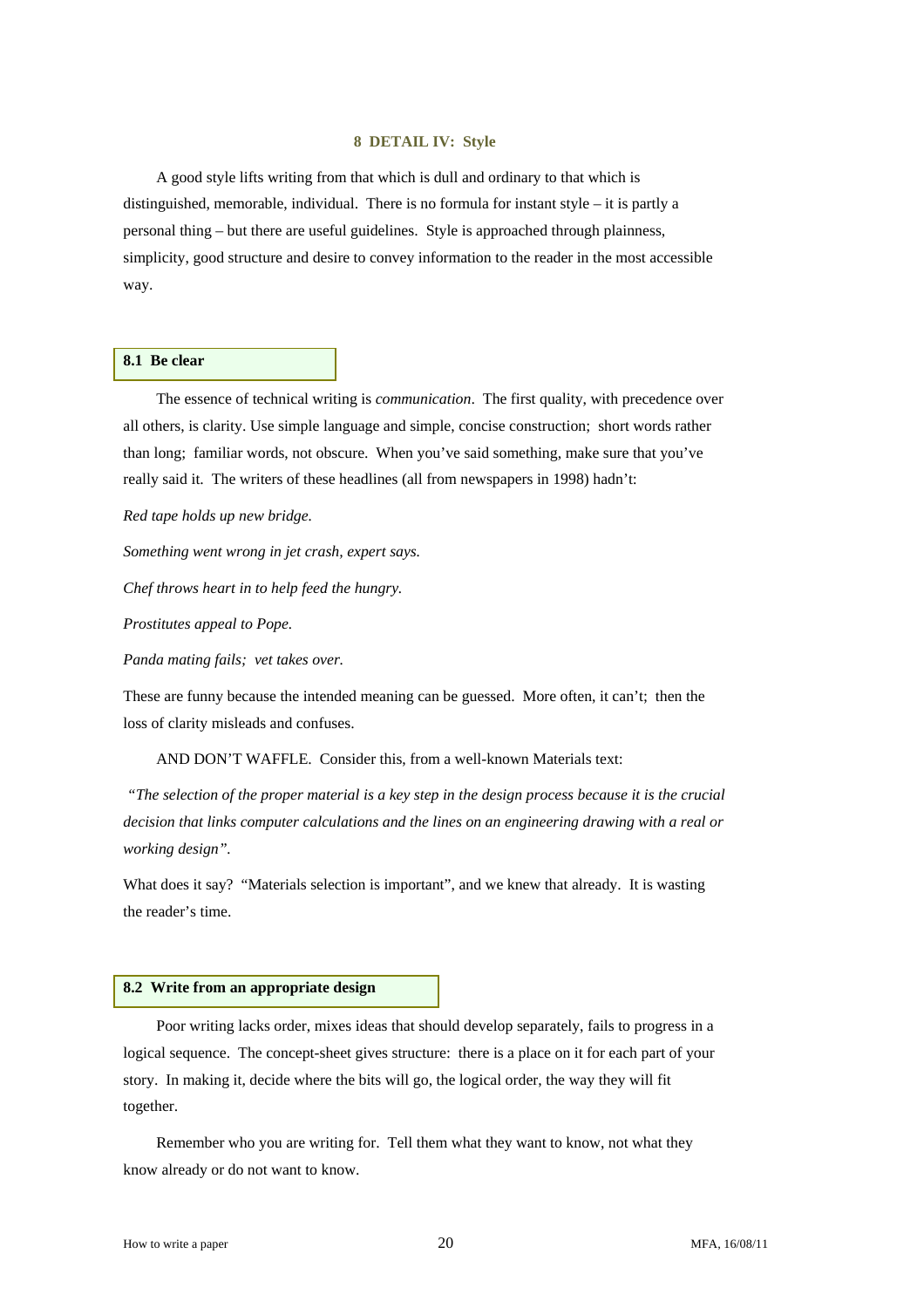## **8.3 Define everything**

Define all symbols and abbreviations.

*The mass m scales as E/*ρ *where E is Young's modulus and* ρ *is the density…* leaving a double space on either side of a symbol when it appears in the text.

*The measurements, made with a scanning electron microscope (SEM), …*

allows you to use the abbreviation SEM thereafter.

#### **8.4 Avoid empty words**

 Avoid clichés (standard formalised phrases): they are corpses devoid of the vitality which makes meaning spring from the page:

*The long and the short of it is that digital methods are the flavour of the month; the bottom line is that analog computation is old hat – avoid it like the plague.* 

Avoid weak qualifiers: *very, rather, somewhat, quite…*

*This very important point* … makes less impact than: *This important point* … or, more simply: *This point* ….

*The agreement with theory is quite good* suggests that it is not.

*These ideas could rather easily be extended to the non-linear case* …. makes the reader wonder why you didn't do it.

#### **8.5 Revise and rewrite**

Revising is part of writing. Nobody gets it right first time; some go through 8 or 10 drafts. The most spontaneous-seeming prose is, often, the most rewritten. Do not be afraid to write the first draft with the simple aim of getting all the facts down on paper. You can then see what you've got, and can extract, revise, and distil a paper, a conference report or a research proposal from it, as needed.

#### **8.6 Do not overstate, over emphasize or apologize**

All of these undermine the reader's confidence in your judgment.

*This paper questions the basic assumptions of fracture mechanics* …(this from a real manuscript) fills the reader with mistrust; after all, fracture mechanics works.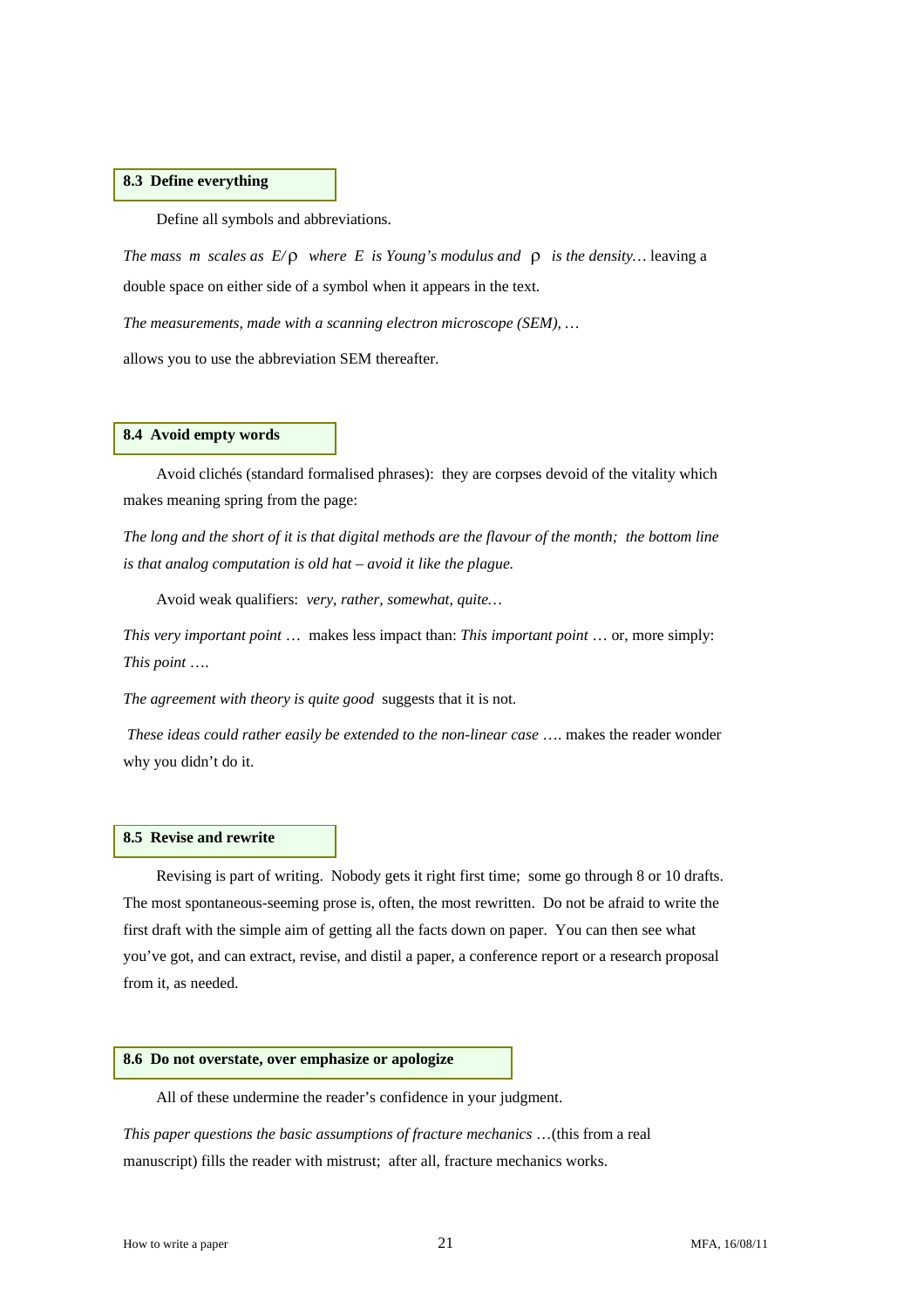*This very important result*…., *This significant finding*…. are better replaced by the simpler *This result*…. and *This finding*….

Leave the reader to decide on importance and significance.

And never, ever, apologize*.* 

*Unfortunately, there was insufficient time to complete the last set of tests* 

suggests bad planning, laziness, incompetence.

#### **8.7 Avoid being patronizing, condescending or eccentric**

 Write in a way that draws attention to the sense and substance or the writing, not to the mood or whimsical humour of the author. If the writing is solid and good, the character of the author will emerge. To achieve style, start by trying for none.

Don't patronise: *The amazingly perceptive comment by Fleck* …..

Don't be condescending: *Readers familiar with my work will know* …..

Do not affect a breezy manner, what you might call Web-speak*. Hi! me again with some hot news about engineering at CUED, or Q'Ed as we call it. It's been a helluva term for good stuff – we got more going on here than ever before…* The author says nothing and is showing off, drawing attention to himself.

#### **8.8 Use appropriate language**

 Use standard symbols and terms. Calling Young's modulus G will confuse, even after you've defined it.

Minimize the use of acronyms and abbreviations.

*The MEM, analyzed by FE methods, was photographed by SEM and chemically characterized by SAM*.

is bad writing. Find other ways of saying it, even if it takes more words.

 Avoid jargon. Jargon is the secret language of the field. It excludes the intelligent, otherwise well-informed, reader, and speaks only to the initiated. Some jargon is unavoidable – new concepts sometimes need new words. But don't be tempted to use it to show that you are an insider. The Appendix has examples.

And above all, remember who you are writing for.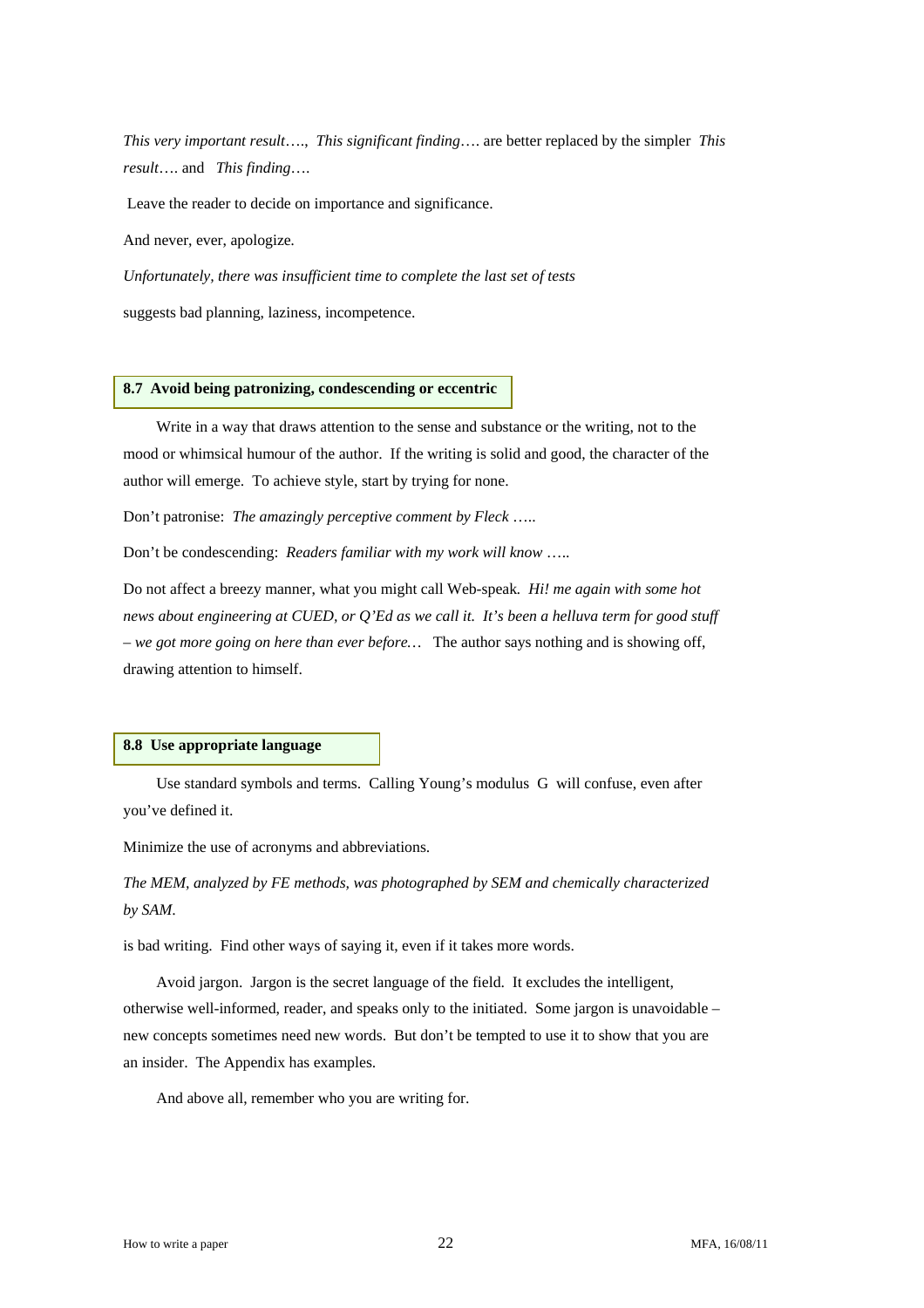# **8.9 Good first sentence**

 Don't start introductions (or anything else) with platitudes. Tell the reader something he does not already know. Openings such as:

*It is widely accepted that X (your topic) is important* …

has the reader yawning before you've started. Try to get a new fact, new idea or a revealing comparison into the first line.

**Poor Opening**: *Metal foams are a new class of material attracting interest world-wide and with great potential*….. *X, Y, Z have measured their strength properties … P, Q, and R have*  developed theoretical models ... Comparison of the experiments with the models suggests that *the measured strength are less than those predicted* …..

The first sentences is a platitude; the second and third involve the reader in details, the relevance of which is not yet clear; only in the fourth does the point start to emerge.

**Better:** *Metal foams are not as strong as they should be. Models, which describe polymer foams well, overestimate the strength of metal foams by factor of 2 to 5. This research explores the reasons.* 

 *To be more specific…* (details of literature X, Y, Z, P, Q, R here).

The first two sentences now highlight the problem. The third says what the paper is going to do. The details that follow then have relevance.

 Use a quotation only if it is spot-on; inappropriate quotations give the impression that the writer is trying too hard.

*"God created solids, but the Devil created surfaces" -- anon.* 

could be a good first line for a review-article on friction and wear, but it is pretentious as an opening to a paper on (say) the wear of bronze journal bearings. If you do use a quotation, make sure you get it right – see Quotations, in Further Reading.

#### **8.10 Seek helpful examples and analogies**

*Ferro-magnetic material – steels, for example – can be shock-loaded by pulsed magnetic fields.*

The example of steels makes the generalization concrete.

 *One cause of rolling friction is material damping. A rolling ball deforms the surface on which it rolls. If the work done in this deformation is lost through damping, a frictional force opposes motion. It is like riding a bicycle through sand: the rubbing sand particles dissipate energy much as atom or molecular rearrangements do.*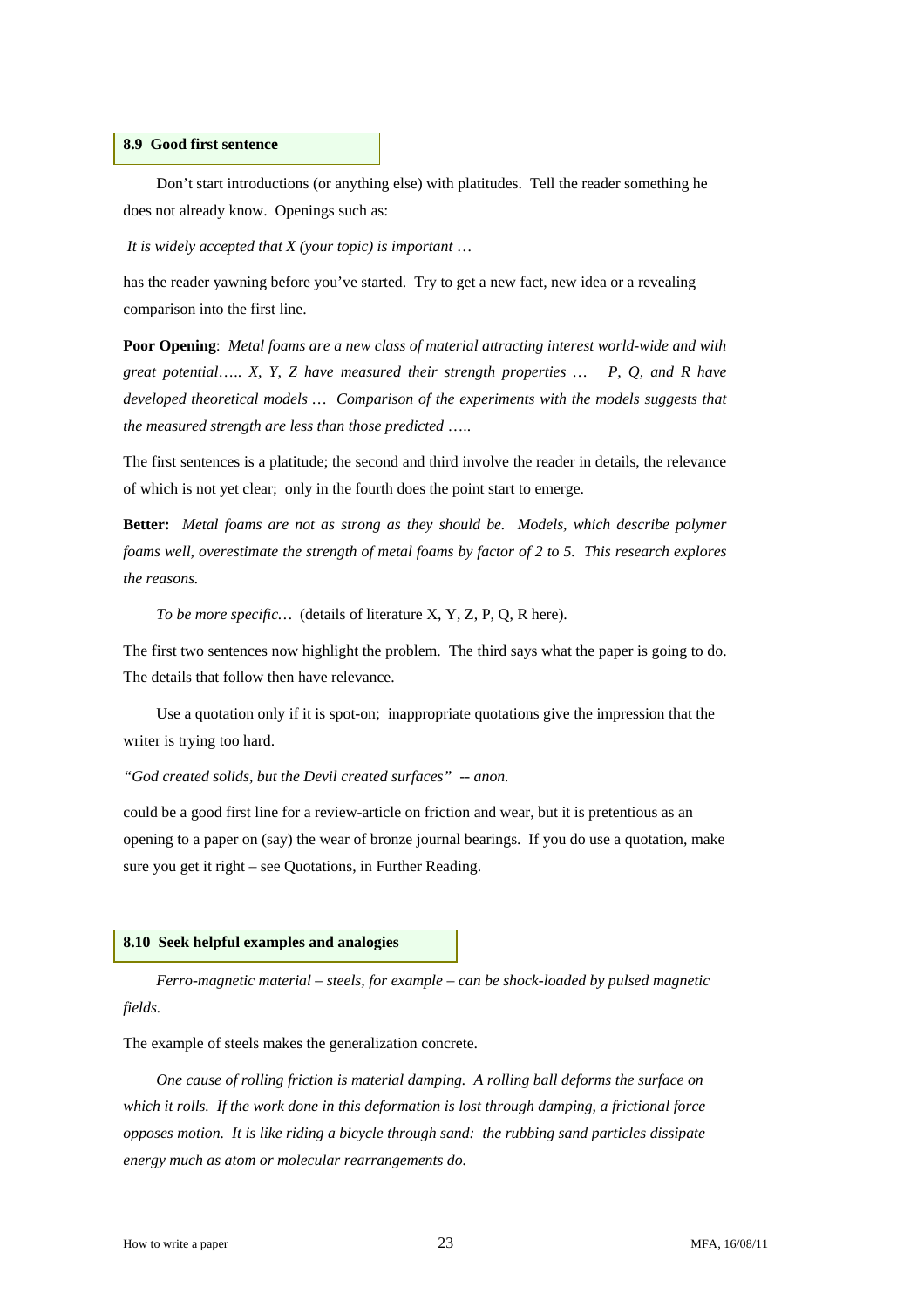The bicycle analogy is appropriate; it relates the scientific problem to one which is familiar.

There are more examples of analogies in the Appendix.

# **8.11 Linking sentences**

 Each sentence in a paragraph should lead logically to the next. When you read a paragraph, where does it jar? Why did you have to pause or re-read? What word-change will fix it? Edit for readability.

 It helps the reader if one paragraph ends with a device that links it to the next: a word or phrase picked up in the first sentence of the following paragraph, or a statement of what is coming next (though be sparing with this, it can get tedious).

………..*To progress further, we need a way to rank the materials – a material index.* 

 *A material index is a* …….

The repeated words link the two paragraphs.

………..*This behavior suggests that the process is diffusion-controlled. A model based on this idea is developed next.* 

 *The stresses at grain boundaries can be relaxed by diffusion.* …..

The reader knows what the second paragraph is about before reading it.

#### **8.12 Observe good writing**

When you read a good opening, an apt analogy, an illuminating example, or an idea well expressed, re-read it. Don't try to imitate it directly, but observe how the author did it. Bit by bit you can absorb the techniques.

#### **8.13 Finally …**

 Style takes its final shape from an attitude of mind, not from principles of composition. Focus on clarity. Make sure you've said what you think you've said. And remember who your readers are; seek to express your results and ideas in ways they will most easily grasp.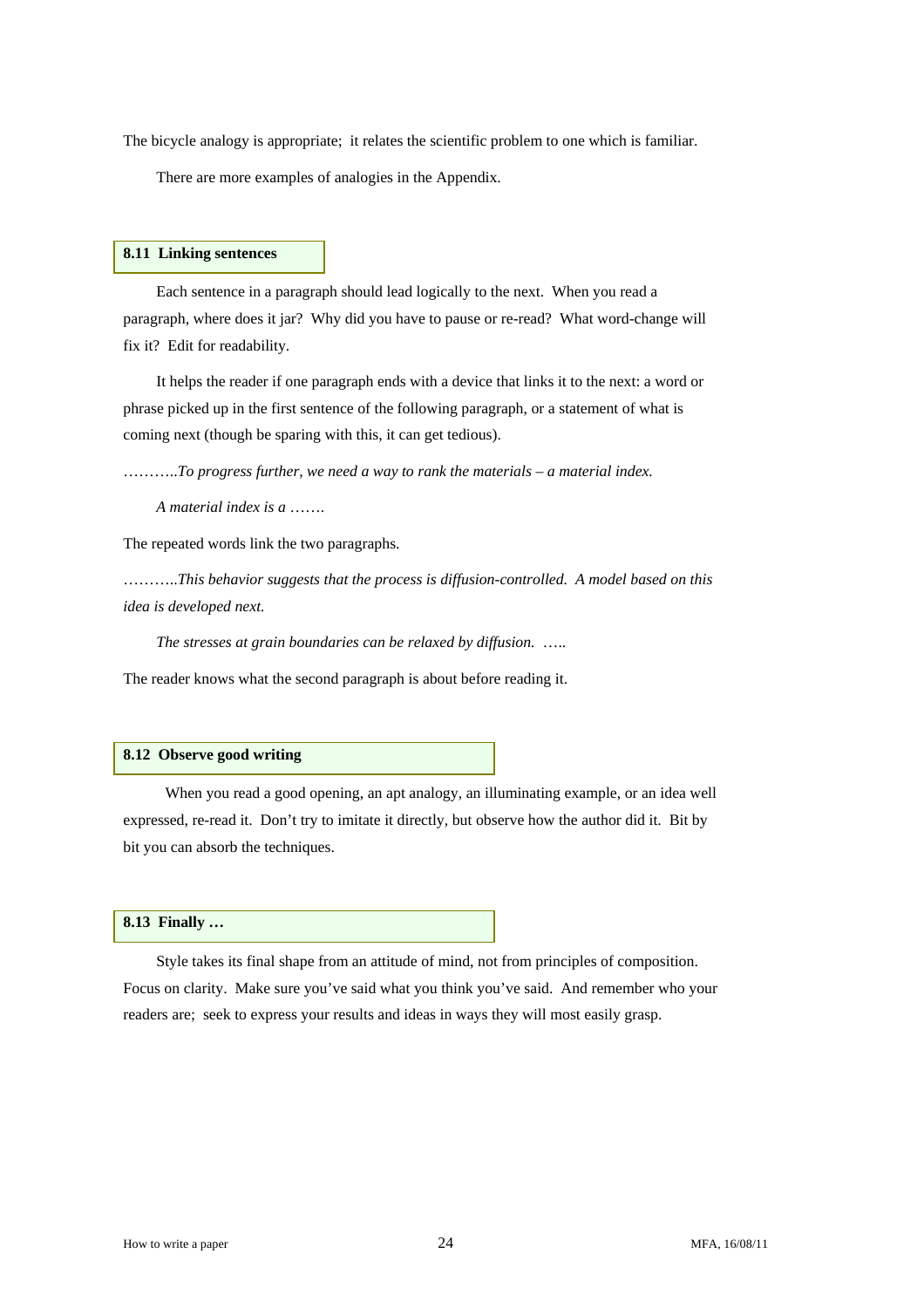# **Acknowledgements**

I wish to thank Prof. Yves Brechet of ENSEEG, the University of Grenoble, and Dr. Ann Silver of the Physiology Department, Downing Street, Cambridge, and Prof. John Carroll of the Engineering Department, Trumpington Street, Cambridge, for their advice, and to acknowledge my debt to the books listed below.

# **9. FURTHER READING**

There are lots of books on how to write, spell, punctuate. Many are deadly dull. But there are some good ones, some *really* good ones – not just instructive, inspirational almost, and entertaining too. I've starred them in the list below.

#### **Texts on how to write technical prose:**

\* "Presentation skills for scientists", by E. Zanders, and L. Macleod, Cambridge University Press, Cambridge UK, (2010). ISBN 978-0-521-74103-3. *(Short, jokey, and with a CD. A good starting point).* 

\* "Trees, maps and theorems – effective communication for rational minds", by J-L. Doumont, Principiae Press, Kraainem, Belgium, (2009). ISBN 978-90-813677-07. *(If you are serious about communication in scientific writing and speaking, this is something you must read. Pity about the title – ignore that, and read and dwell on the rest.)* 

\* "The Reader Over Your Shoulder" By R. Graves & A. Hodge, Collier Books, New York, USA (1943). *(Old, but still good.)*

"A Writers Guide for Engineers and Scientists" By R. R. Rathbone & J.B. Stone, Prendice-Hall Inc, Englewood Cliffs, NJ, USA (1962)

 "Communication in Science", 2nd edition, by Vernon Booth, Cambridge University Press, Cambridge UK (1993).

"The Complete Plain Words" 3<sup>rd</sup> edition, by E. Gower, revised by Greenboum, S. and Whitcut, J. Penguin Books, London, UK (1986)

"The Elements Of Style" By W.Strunck Jr., & E.B White, Macmillan Co, New York, USA (1959).

"The Little Brown Handbook", 6<sup>th</sup> edition, by H.R.Fowler and J.E. Aaron, Harper Collins, New York, (1995)

#### **Instructions on preparing scientific papers:**

"General notes on the Preparation of Scientific Papers",  $3<sup>rd</sup>$  edition, (1974), The Royal Society, London.

#### **Grammar**

"Clear English' by Vivian Summers", Penguin Books, London, UK (1991)

"Chambers English Grammar" by A. J. Taylor, W & R Chambers Ltd (1990)

#### **Punctuation**

\* "Eats, Shoots and Leaves" by Lynne Truss, Profile Books, London, UK (2003)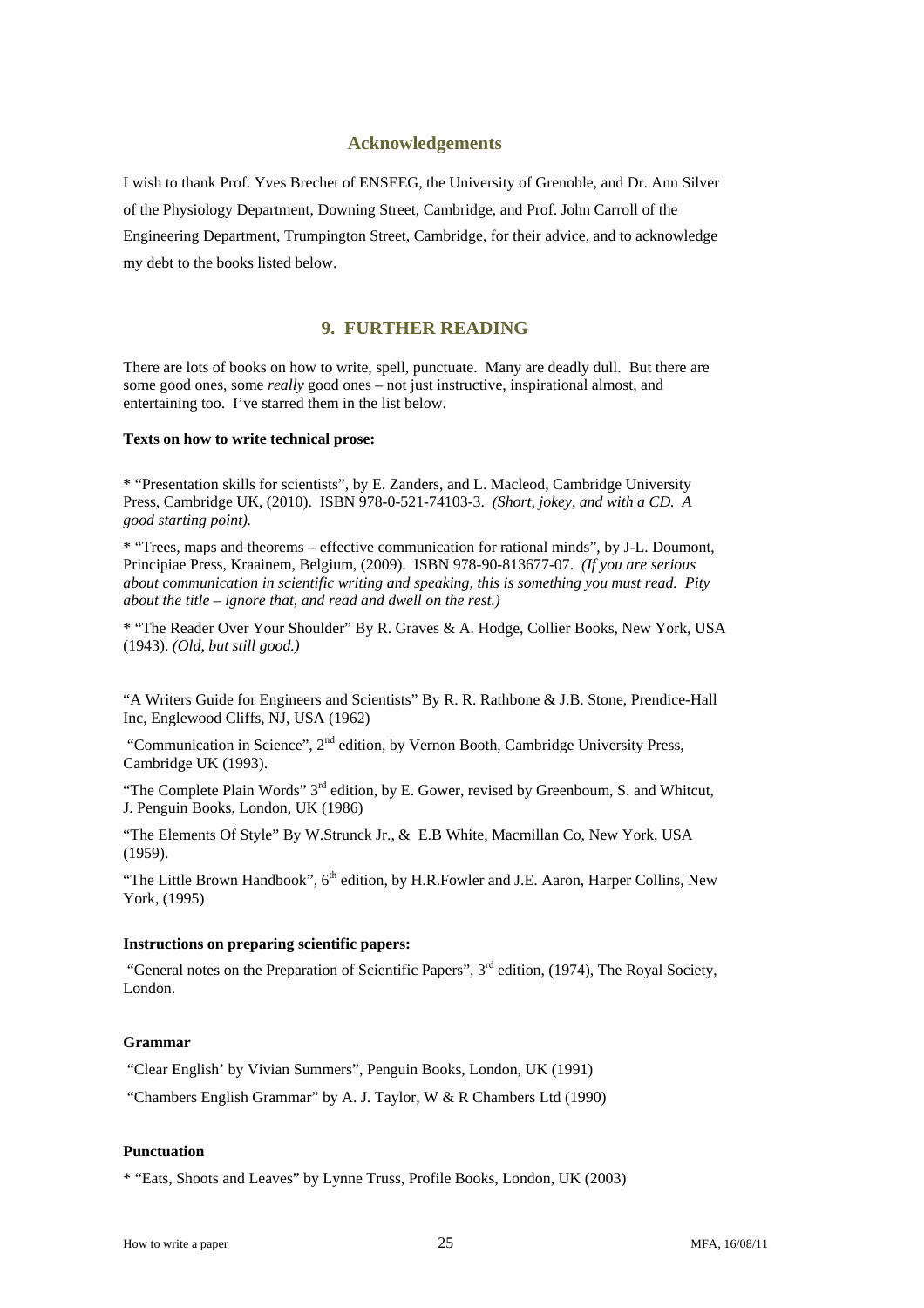"The Well-Tempered Sentence" By K.E Gordon, Horton Mifflin Co Boston, USA (1993)

# **Spelling – the friendliest dictionary is**

The Chambers Dictionary, Chambers Harrop Publishers, London U.K. (1998)

# **…….but the ultimate authorities remain**

The Concise Oxford Dictionary, 8<sup>th</sup> edition, Clarendon Press, Oxford UK (1990), or

The Shorter Oxford English Dictionary, 4<sup>th</sup> edition, Clarendon Press, Oxford UK (1990)

### **Quotations**

The Oxford Dictionary of Quotations, 4<sup>th</sup> edition, Oxford University Press, Oxford U.K. (1996)

#### **Synonyms and Antonyms** *(words that say the same or the opposite)*

The Penguin Dictionary English Synonyms and Antonyms, Penguin Books, London, UK (1992).

# **If words fascinate you, the following are delightful:**

\* "Troublesome Words" 2nd edition, by Bill Bryson, Penguin Books, London, UK (1987).

\* "Panati's Extraordinary Origins of Everyday Things" by C. Panati, Harper and Row, New York, USA (1987).

\* "Panati's Extraordinary Endings of Practically Everything and Everybody" by C. Panati, Harper and Row, New York, USA (1989)

\* "Dictionary of Word Origins" By J.T. Shipley, Littlefield, Adams & Co, NJ, USA (1977).

\*"Word Histories and Mysteries" Edited By K.Ellis, Horton Mifflin Co Boston, USA (1974).

\* "The Penguin Dictionary of Curious and Interesting Words'" By G.S. Sausy III, Penguin Books, UK And Viking Books USA (1984).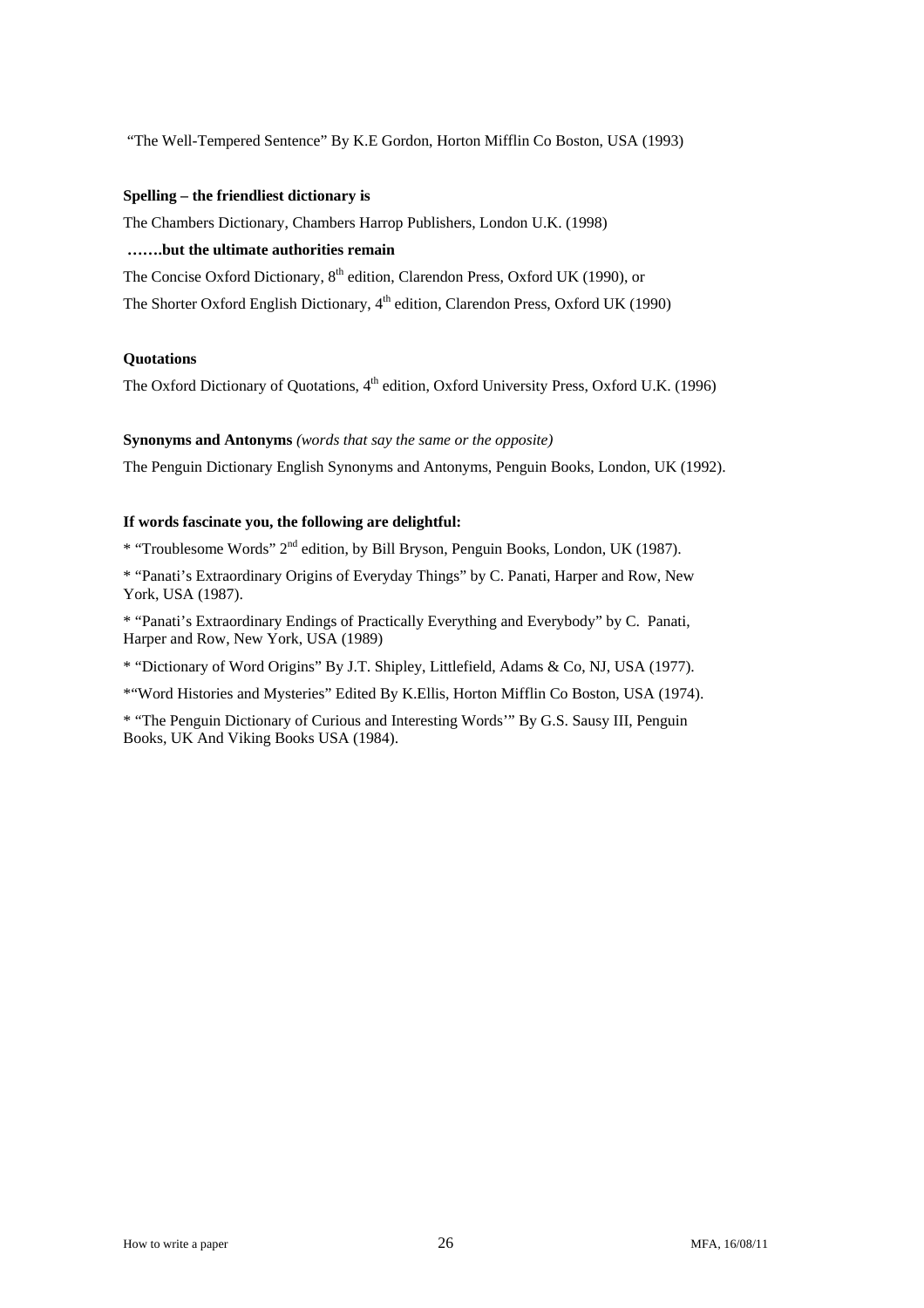# **Appendix: Examples of effective and ineffective writing**

#### **Good Abstract**

#### **Tomography of Shear Bands in Metal Foams**

 Metal foams, when compressed, deform by shear banding; the bands broaden as deformation progresses. We have studied the nucleation and broadening of shear bands by laser-speckle strain-mapping. The foams were non-homogeneous, with spatial variations of density of a factor of 2; the shear bands nucleate in the low-density zones, and broaden into the high-density regions as strain progresses. The results indicate that processing to minimize the density fluctuations could increase the initial compressive yield strength of the foams, when shear bands first form, by a factor of 1.5.

 This, in four sentences and 94 words, gives a clear, concise portrait of the paper, devoid of unnecessary detail and secondary information.

#### **Good opening sentence**

#### **From a review article on the elastic properties of materials**

 "Ut tensio, sic vis". As it is stretched, so it resists. With these words Robert Hooke enunciated in 1674 the law of elasticity that bears his name

*Enzio Manzini, in "The Materials of Invention", Design Council, London 1989.* 

The quotation nicely suggest the history and introduces the subject.

#### **Good analogy (1)**

#### **Structured Programming**

 'Music, poetry, and programming, all three as symbolic constructs of the human brain, are found to be naturally structured into hierarchies which have many different nested levels. Sounds form meaningful units, which in turn form words; words group into phrases, which group into sentences; sentences make paragraphs and these are organized into higher levels of meaning. Notes form musical phrases, which form themes, counterpoints, harmonies etc; which form movements, which form concertos symphonies and so on.

Structure in programs is equally hierarchical, if not so universally recognized….'

*'Numerical Recipes' by Press, H W. Flannery, B.P. Teukolsky, S.A. and Vetterling W.T. Cambridge University Press, Cambridge, UK (1986).*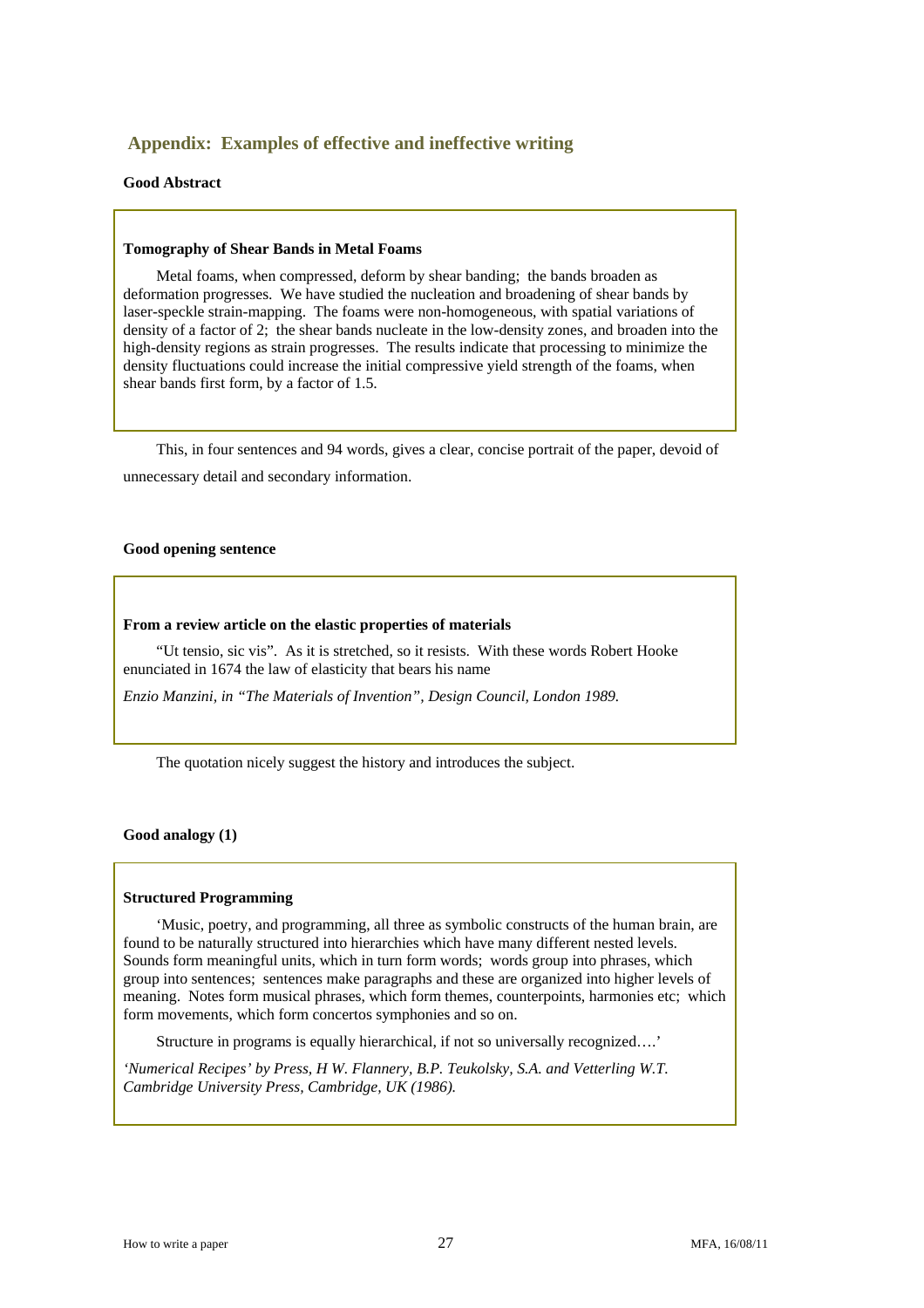The analogy is a little long-winded, but it achieves the writers' aims: to convey the importance of structure in programming, and, by association, to portray programming as an artform and to elevate its stature as an intellectual activity.

# **Good analogy (2)**

#### **The Character of a Volvo**

 'Volvos have a certain character. Purchasers see them as solid, safe, long-lasting, reliably masculine, with built-in Scandinavian qualities of good design – it's what we call the "Product DNA" …..'

 *Ford Company spokesman explaining that Ford, who have just bought Volvo, will retain and develop the Volvo character.* 

 The DNA analogy captures in a word the subtle combination of real and perceived values which lie at the heart of customer loyalty.

#### **Avoid Waffle**

#### **The Role of the Materials Engineer in Design**

 'The role of the Materials Engineer in the design and manufacture of today's highly sophisticated products is varied, complex, exciting and always changing. Because it is not always the metallurgical or materials engineer who specifies the materials, this *ASM Handbook* on Materials Selection and Design is prepared to benefit all engineers who are involved with selecting materials with their related processes that lead to a ready to assemble manufactured component.'

*Extract from the Introduction to ASM Metals Handbook vol. 20, ASM International (1998) Metals Park, Ohio, USA* 

 There is a warning here for us all. What they wanted to say is: "Engineers need to choose materials and to find processes to shape and join them. This ASM Handbook is designed to help them."

 But that sounds too short, too plain, not grand enough. The fear of sounding trivial, of not being sufficiently heavyweight, haunts all writers when they are asked to write for audiences with whom they are unfamiliar. The temptation is to use long words, to sound sophisticated, to get fancy; and the effect is to dilute the message until its true flavor is lost. I have been just as guilty of it as anyone else. Don't do it. Say what you mean to say and say it clearly and simply.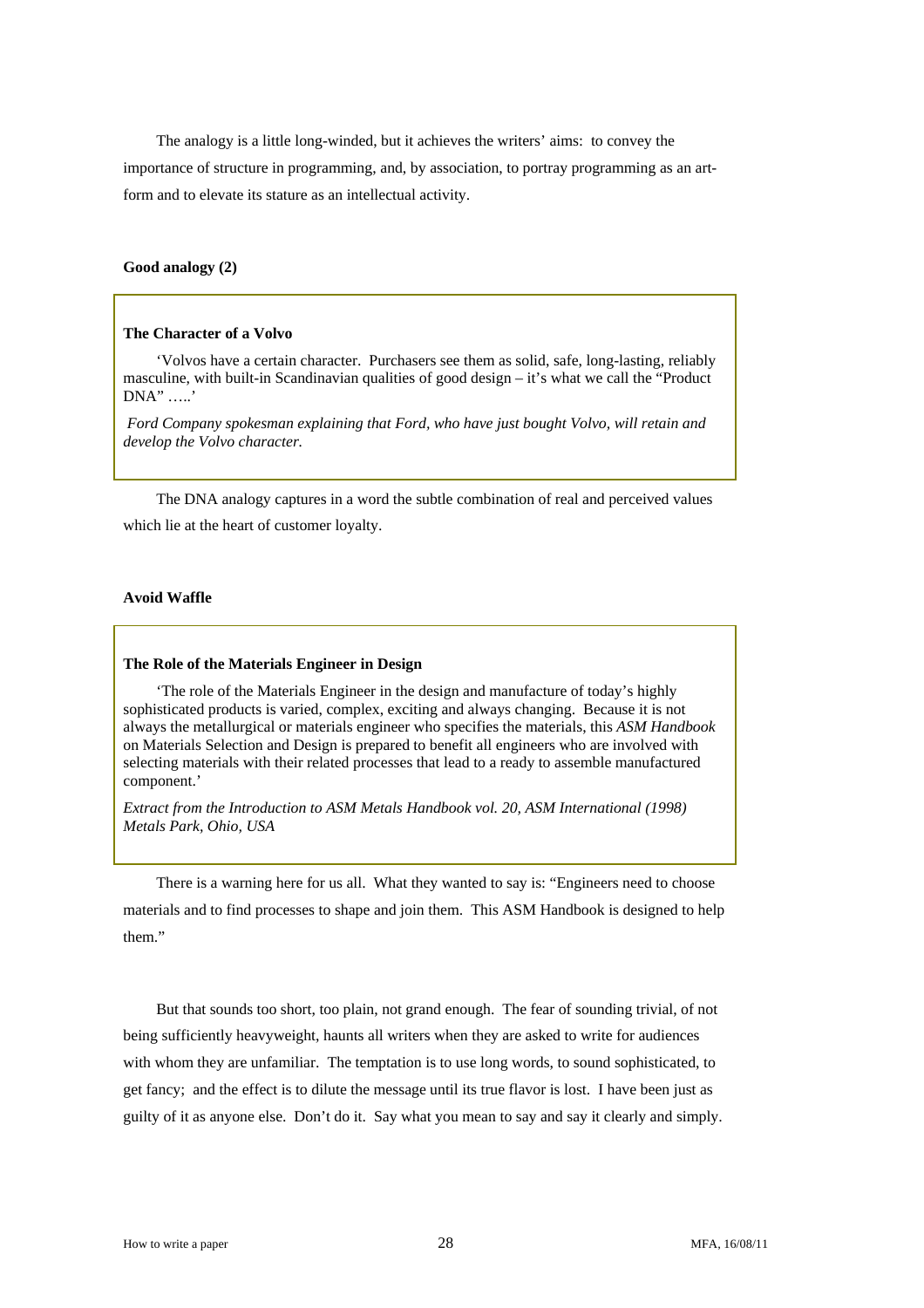#### **The Act of Design**

 **'**Designing is a creative activity that calls for a sound grounding in mathematics, physics, chemistry, mechanics, thermodynamics, hydrodynamics, electro-engineering, production engineering, materials technology and design theory, together with practical knowledge and experience in specialist fields. Initiative, resolution, economic insight, tenacity, optimism, sociability and teamwork are qualities that will stand designers in good stead and are indispensable to those in responsible positions.'

*From a distinguished book on Engineering Design* 

 How many people do you know who could meet that job description? The authors wish to convey the idea that design is an inter-disciplinary activity, and one that has technical, managerial, and social facets, but they have done so in a way that intimidates. They have lost touch with their readers. An alternative with the same message might be:

*Designers cannot be expected to know everything, yet there are times when it might seem that they must. Design involves an exceptionally broad base of technical competence and practical experience, leadership, teamwork and management skills.* 

Try not to alienate your readers. Phrase your message with them in mind.

#### **Jargon (1)**

#### **A Definition of love**

'… the cognitive-affective state characterized by intrusive and obsessive fantasizing concerning reciprocity of amorant feelings by the object of the amorance.'

*At a US Conference of Sociologists (1977), cited by Bryson (1987) – see Further Reading* 

This sort of stuff is rife in critiques of music and art, and in writing on Psychiatry,

Psychology and Sociology. It surfaces, too, in books on Industrial Design, and, less frequently, in scientific and technical writing. Don't let the jargon-bug infect your own style.